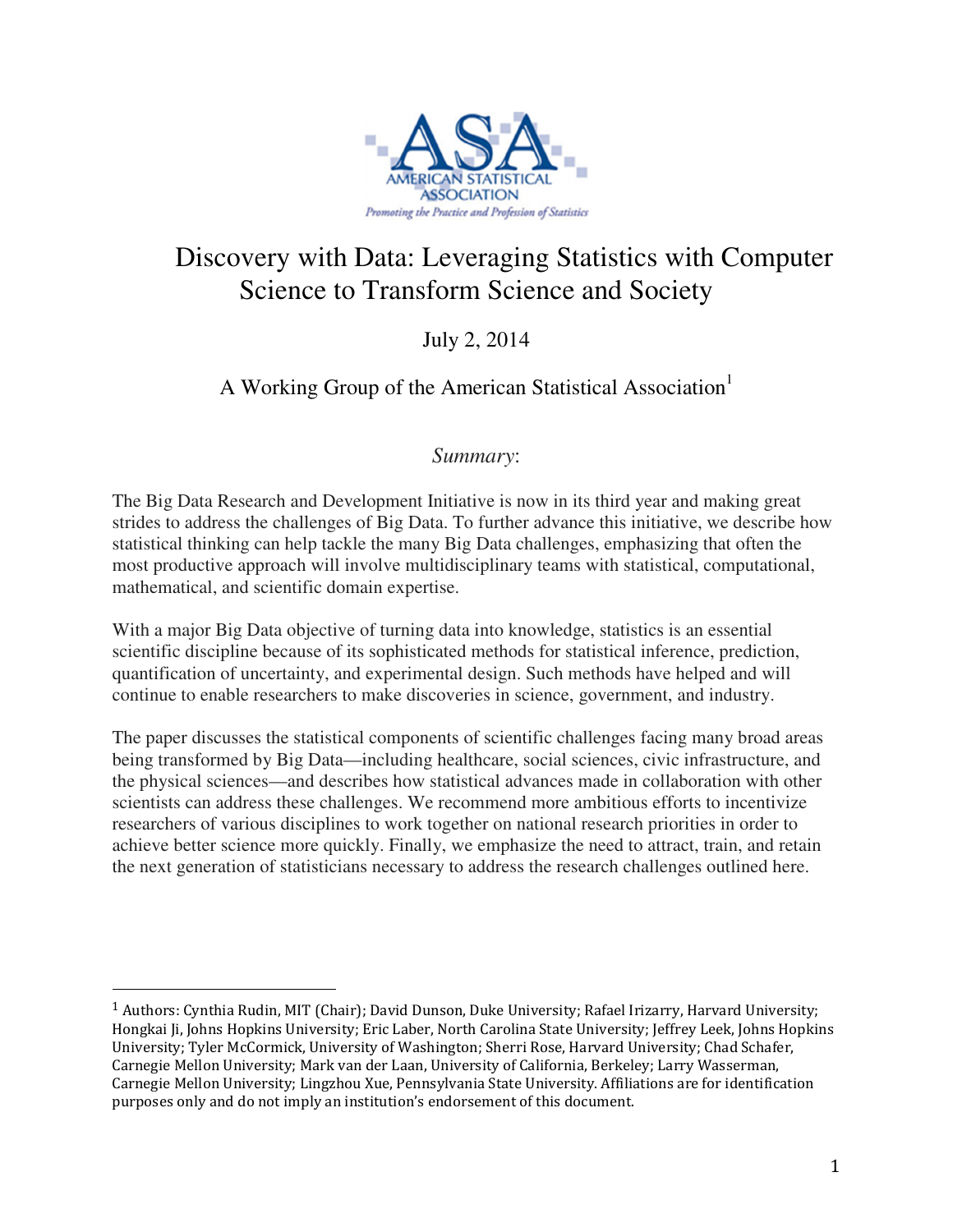Data touch almost every aspect of our lives, from the way we transact commerce on the web, to how we measure our fitness and safety, to the way doctors treat our illnesses, to economic decisions that affect entire nations. The age of Big Data will be a golden era for statistics. Scientific fields are transitioning from data-poor to data-rich and—across industries, science, and government—methods for making decisions are becoming more data-driven as large amounts of data are being harvested and stored. However, alone, data are not useful for knowledge discovery. Insight is required to distinguish meaningful signals from noise. The ability to explore data with skepticism is required to determine when systematic error is masquerading as a pattern of interest. The keys to such skeptical insight are rigorous data exploration, statistical inference, and the understanding of variability and uncertainty. These keys are the heart of statistics and remain to be used to their full potential in Big Data research. Indeed, the National Academies' report, *Frontiers in Massive Data Analysis*,<sup>2</sup> states that "the challenges for massive data ... hinge on the ambitious goal of inference."

Statistics—the science of learning from data, and of measuring, controlling, and communicating uncertainty—is the most mature of the data sciences. Over the last two centuries, and particularly the last 30 years with the ability to do large-scale computing, this discipline has been an essential part of the social, natural, biomedical, and physical sciences, engineering, and business analytics, among others.<sup>3</sup> Statistical thinking not only helps make scientific discoveries, but it quantifies the reliability, reproducibility and general uncertainty associated with these discoveries. Because one can easily be fooled by complicated biases and patterns arising by chance, and because statistics has matured around making discoveries from data, statistical thinking will be integral to Big Data challenges.

The Big Data Research and Development Initiative<sup>4</sup> was announced in March, 2012 "to help accelerate the pace of discovery in science and engineering, strengthen our national security, and transform teaching and learning." Since the launch of the initiative, the National Science Foundation (NSF), the National Institutes of Health (NIH), and the Defense Advanced Research Projects Agency (DARPA) have launched major Big Data programs. The initiative and the agency programs have benefitted enormously from the Computing Community Consortium (CCC) white papers.<sup>5</sup> To further advance the initiative and programs, we outline some of the current challenges for Big Data that would benefit from statistical thinking. Due to the computational challenges involved, we expect innovation to occur at the interface with computer science.

This document takes a very broad view of statistics as a big tent and uses the term statistician to include a wide variety of people, allowing interdisciplinary areas to be contained in multiple fields. For instance, machine learning incorporates concepts from *both* statistics and computer

<sup>2</sup> http://www.nap.edu/catalog.php?record\_id=18374

<sup>&</sup>lt;sup>3</sup> See for example, the American Statistical Association's Statistical Significance documents: http://www.amstat.org/policy/statsig.cfm.

<sup>4</sup> http://www.whitehouse.gov/blog/2012/03/29/big-data-big-deal

<sup>5</sup> http://cra.org/ccc/visioning/ccc-led-white-papers and, specifically, "Challenges and Opportunities with Big Data," "From Data to Knowledge to Action: A Global Enabler for the 21st Century," and "Big-Data Computing."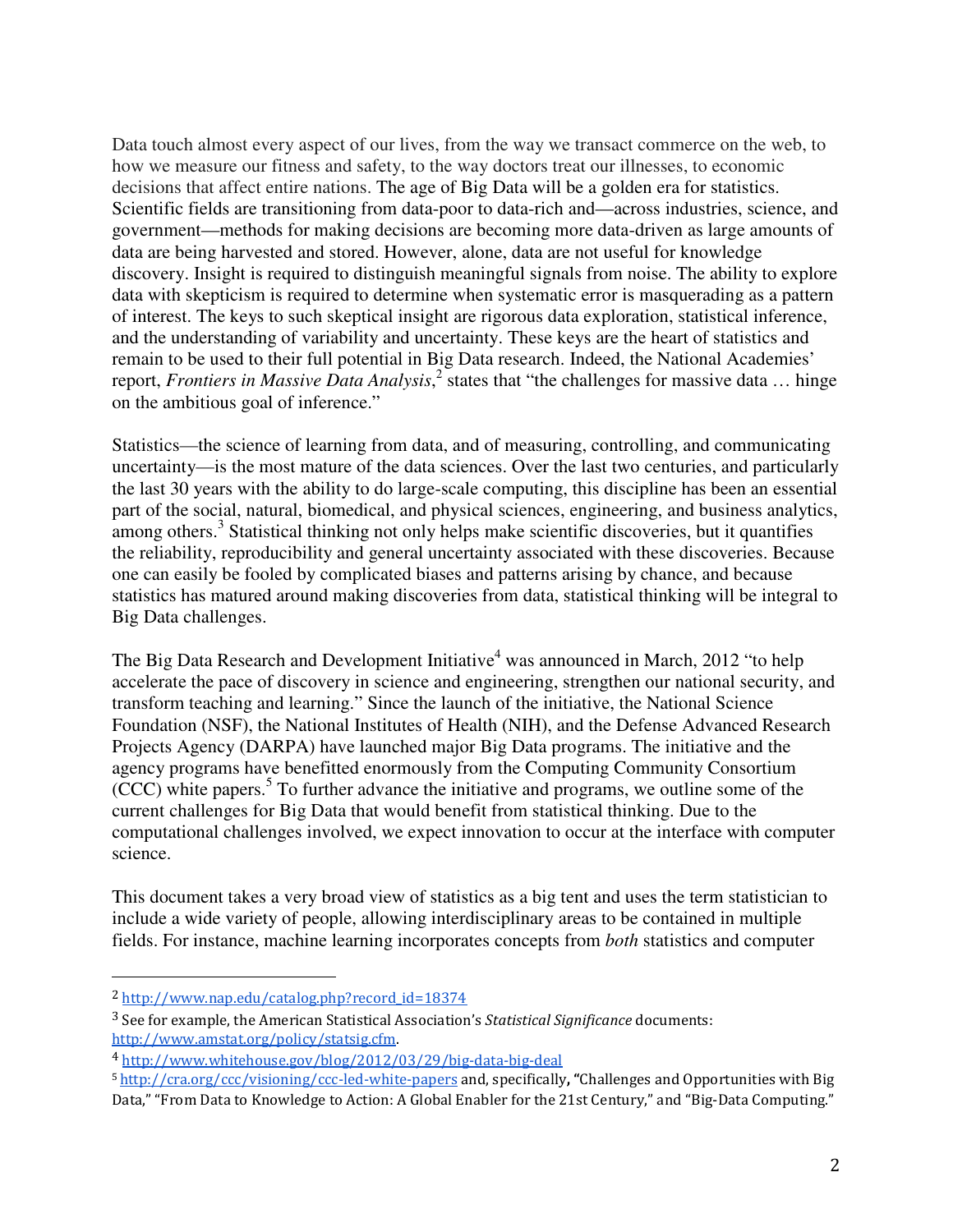science, and it is possible for an individual working in this area to be both a statistician and a computer scientist. By our definition, many data scientists are statisticians. Further, statistical research overlaps with computational disciplines such as machine learning, data mining, and optimization, and is conducted by individuals immersed in specific domains such as bioinformatics, sociology, econometrics, and the physical sciences. Similarly, we use the term, "Big Data," very generally to include the "Four-V" dimensions—volume, variety, velocity and veracity—and many aspects of the knowledge discovery process.

This paper is organized around several societal and scientific areas—biological sciences and bioinformatics; healthcare; civic infrastructure, government and living; business analytics, web searches, and information retrieval; social sciences; and physical sciences—being transformed by Big Data and statistics. These areas are only a sampling of statistically-driven areas that are important to society, not an exhaustive list. Within each section below, we highlight a few of the methodological advances that are important for that application area and generalize to other areas. The last section discusses workforce issues and multidisciplinary teams. Whereas the CCC white papers focused on the full knowledge discovery process (data creation, storage, processing and access, privacy, architectures), this document focuses only on the statistical aspects (e.g., learning, inference, uncertainty quantification). This document is broader in scope than the influential 2010 white paper, "Data-Enabled Science in the Mathematical and Physical Sciences,"<sup>6</sup> touching areas outside the physical sciences but more narrow in the sense of its focus on statistics.<sup>7</sup> Note also that we do not intend this document to be comprehensive of all the ways that statisticians could help advance the Administration's Big Data Initiative. For example, there are many important advances to be made in statistical theory that will inform new methodology for Big Data.<sup>8</sup>

Our choice of organization for the paper highlights that the impact of methodological advances can best be judged in real world contexts. Data intensive discovery is application-specific and so specific knowledge of the domain is required to be most effective in applying and developing statistical methods. For example, the winning team (led by a statistician) of the Netflix Prize incorporated knowledge of how people rate movies, and heavily relied on the use of descriptive statistics for careful data exploration; this helped them tailor their model to the domain. A similar approach to knowledge discovery for personalized recommendations is taken by large stores like Amazon, search engine companies like Google, and health informaticists who now create personalized recommendations for healthcare patients. Companies like Dstillery use massive amounts of data to provide personalized internet advertisements.<sup>9,10</sup> The technology developed for personalized recommendations is only a hint of how modern statistics, tailored to the domain, will revolutionize many different aspects of society.

<sup>6</sup> https://www.nsf.gov/mps/dms/documents/Data-EnabledScience.pdf

<sup>7</sup> See also, B. Yu. Embracing Statistical Challenges in the Information. Technometrics 49 (2007), 237-248.

<sup>8</sup> See, for example, Frontiers in Massive Data Analysis. http://www.nap.edu/catalog.php?record\_id=18374 (footnote 2), and J. Fan, F. Han, and H. Liu. Challenges in Big Data. National Science Review 00 (2014) 1-22.

<sup>&</sup>lt;sup>9</sup> R. Kohavi, L. Mason, R. Parekh, Z. Zheng. Lessons and challenges from mining retail e-commerce data. Machine Learning 57 (2004) 83-113.

<sup>10</sup> C. Perlich, B. Dalessandro, O. Stitelman, T. Raeder, F. Provost. Machine learning for targeted display advertising: Transfer learning in action. Machine Learning (to appear).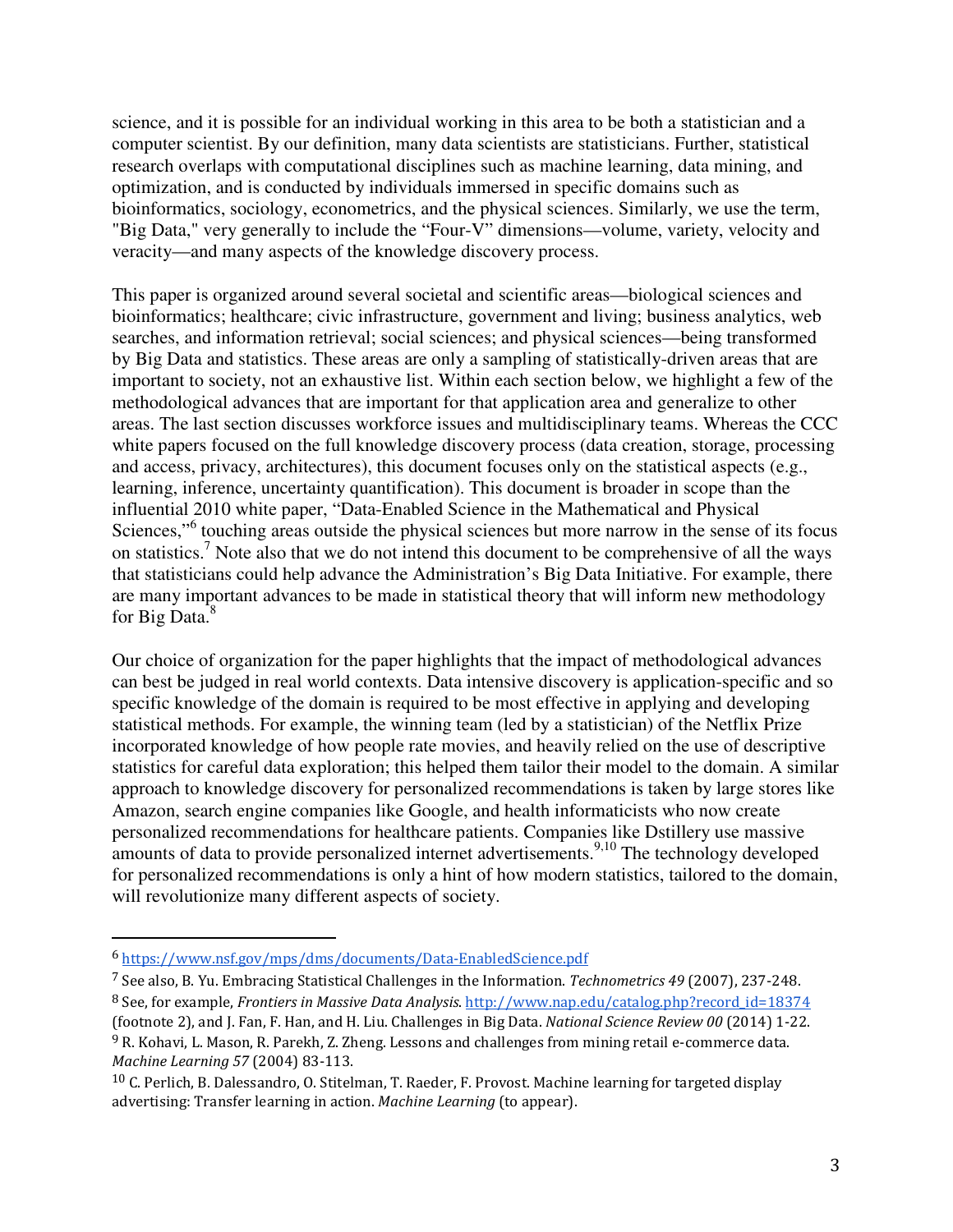We emphasize that advances will occur most productively when statisticians are working in multidisciplinary teams with computer scientists, mathematicians, and domain scientists. Further, scientific teams working with large data sets should include those with statistical expertise.

#### Biological Sciences/Bioinformatics

The rapid development of high-throughput technologies has had a profound impact on biological research and biomedical applications. Biology has changed from a data-poor discipline to a dataintensive one. For example, before high-throughput technologies came about, the analysis of gene expression data amounted to spotting black dots on a piece of paper or extracting a few numbers from standard curves. Today biologists regularly sift through large data sets. Furthermore, many outcomes of interest, such as gene expression, are dynamic quantities: different tissues express different genes at different levels and at different times. The complexity is further exacerbated by cutting edge yet unpolished technologies producing measurements found to be noisier than anticipated. This complexity and level of variability makes statistical thinking an indispensable aspect of the analysis. The biologists who used to say "if I need statistics, the experiment went wrong" are now seeking statisticians as collaborators. The results of these collaborations have led to, among other things, the development of breast cancer recurrence gene expression assays that identify patients at risk of distant recurrence following surgery.<sup>11</sup> In this section, we will focus on genomics as one example in the biological sciences where statistics has had a profound impact and will continue to be critical to further scientific advances. For a similar discussion in neuroscience, see the American Statistical Association white paper, "Statistical Research and Training under the BRAIN Initiative."<sup>12</sup>

With the capacity to measure millions to billions of genomic features in a single experiment, scientists are better equipped than ever to investigate fundamental questions in basic biology and develop tools that improve medicine and, broadly, human health. Data collected at the population level are being used to decipher how DNA sequences influence and predict an individual's disease risk. Pharmacogenetics—the study of predicting how patients will respond to medication, and what dose they should receive—heavily depends on analysis of large amounts of patient data. The amount of research in biology and medicine that rely on complex data sets is growing and with it, the need for further development of statistical and computational methods.

As an example of the potential for more engagement of statisticians in the biological sciences, consider the now mature Bioconductor project (www.bioconductor.org), an effort of the statistical community tackling challenges across a broad range of genomic technologies. The paper describing the project<sup>13</sup> has been cited over 6,000 times and the most popular software packages are downloaded more than 100,000 times a year. Bioconductor centralizes and standardizes statistical packages for the analysis of large data sets in genomics. One of the

<sup>11</sup> L.J. van 't Leer, et al. Gene expression profiling predicts clinical outcome of breast cancer. Nature 415 (2002) 530-536.

<sup>12</sup> http://www.amstat.org/policy/pdfs/StatisticsBRAIN\_April2014.pdf.

<sup>&</sup>lt;sup>13</sup> R.C. Gentleman, et al. Bioconductor: open software development for computational biology and bioinformatics. Genome Biology 5 (2004).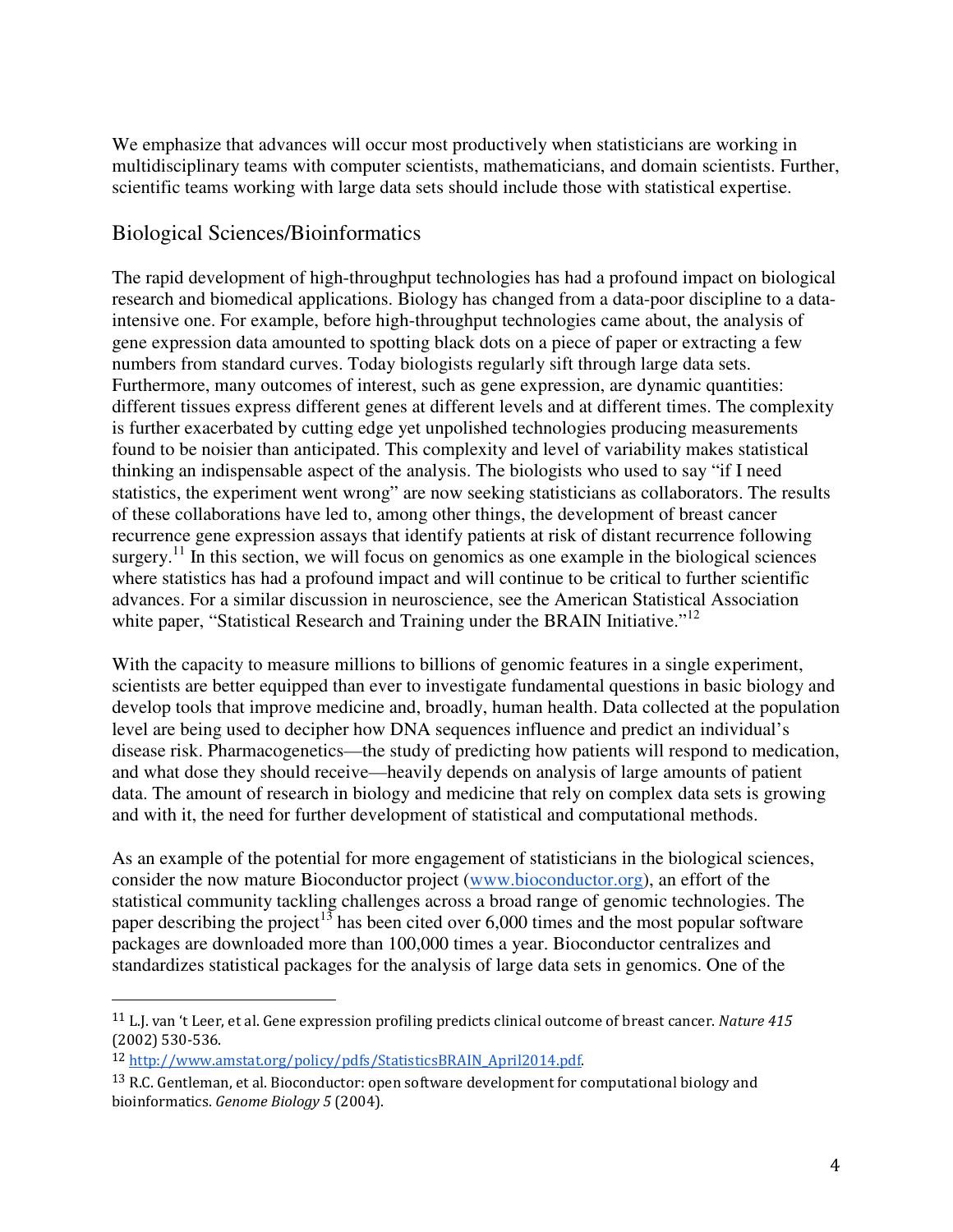fundamental insights of the Bioconductor project is that uncertainty matters at multiple levels. The raw data are produced by complicated measurement technologies that introduce bias and variation that must be removed before the measurements represent biological quantities of interest. Similarly, to produce results that will replicate in future studies, it is critical to account for the biological variability between individuals and even between cells within an individual. Examples of the advances made possible by implementing the Bioconductor methods include improved methods of preprocessing and normalization,  $14,15$  solutions for the multiple testing problem,<sup>16</sup> and performing statistical inference to identify differentially expressed genes.<sup>17</sup> (Each of the papers cited above has been cited more than 2,000 times.) More recently, statisticians have developed some of the most widely used methods for the latest measurement technology.<sup>18</sup>

The scale of genomics data has increased substantially between the introduction of the first microarrays and the availability of the next generation sequencing, aided in part by the open access movement. To separate signal from noise at this scale, there is a need to normalize and standardize these data and then to apply statistical inference. The abrupt increase in the size of data sets and the continued success of projects such as Bioconductor will require integrating statistics with computer science at the interface with biology. We expect this approach to produce new statistical methodologies that can be generally applied. Below, we highlight several methodological areas where further advances will contribute to research objectives in biological sciences, namely *data visualization*, *clustering*, *variance decomposition*, and *multiple hypothesis testing*. (Note that these methodological areas are also important to other sections.)

*Data visualization* is important for complicated data exploration problems and the knowledge discovery process (e.g., knowledge discovery processes defined by  $KDD^{19}$  and CRISP-DM<sup>20</sup>). Visualization alone can play an important role in discovery with data. For example, scientists used visualization techniques to discover 18 genes that play a role in muscular dystrophy.<sup>21</sup> A visualization of the critical RBP1 protein—a genomic carrier of Vitamin A necessary for reproduction and vision—revealed the previously unknown involvement of RBP1 in cell cycle control.<sup>22</sup> Visualization is also used to identify bias and systematic errors and was used

<sup>19</sup> G. Piateski and William Frawley. Knowledge Discovery in Databases. MIT Press, Cambridge, 1991.

<sup>14</sup> R.A. Irizarry, B. Hobbs, F. Collin, Y.D. Beazer-Barclay, K.J. Antonellis, U. Scherf, T.P. Speed. Exploration, normalization, and summaries of high density oligonucleotide array probe level data. Biostatistics 4(2003) 249-264.

<sup>15</sup> Y.H. Yang, S. Dudoit, P. Luu, D.M. Lin, V. Peng, J. Ngai, T.P. Speed. Normalization for cDNA microarray data: a robust composite method addressing single and multiple slide systematic variation. Nucleic Acids Research 30 (2002).

<sup>&</sup>lt;sup>16</sup> J.D. Storey. A direct approach to false discovery rates. Journal of the Royal Statistical Society: Statistical Methodology 64 (2002) 479–498.

 $17$  G.K. Smyth. Linear models and empirical bayes methods for assessing differential expression in microarray experiments. Statistical Applications in Genetics and Molecular Biology 3 (2004).

<sup>18</sup> S. Anders, W. Huber. Differential expression analysis for sequence count data. Genome Biology 11 (2010) R106.

<sup>20</sup> Cross-Industry Standard Process for Data Mining. The CRISP Process Model, 1999.

<sup>&</sup>lt;sup>21</sup> P. Zhao, J. Seo, Z. Wang, Y. Wang, B. Shneiderman, and E.P. Hoffman. In vivo filtering of in vitro MyoD target data: An approach for identification of biologically relevant novel downstream targets of transcription factors. Comptes Rendus Biologies 326 (2003) 1049-1065.

<sup>&</sup>lt;sup>22</sup> S. Stubbs, and N. Thomas. Dynamic green fluorescent protein sensors for high-content analysis of the cell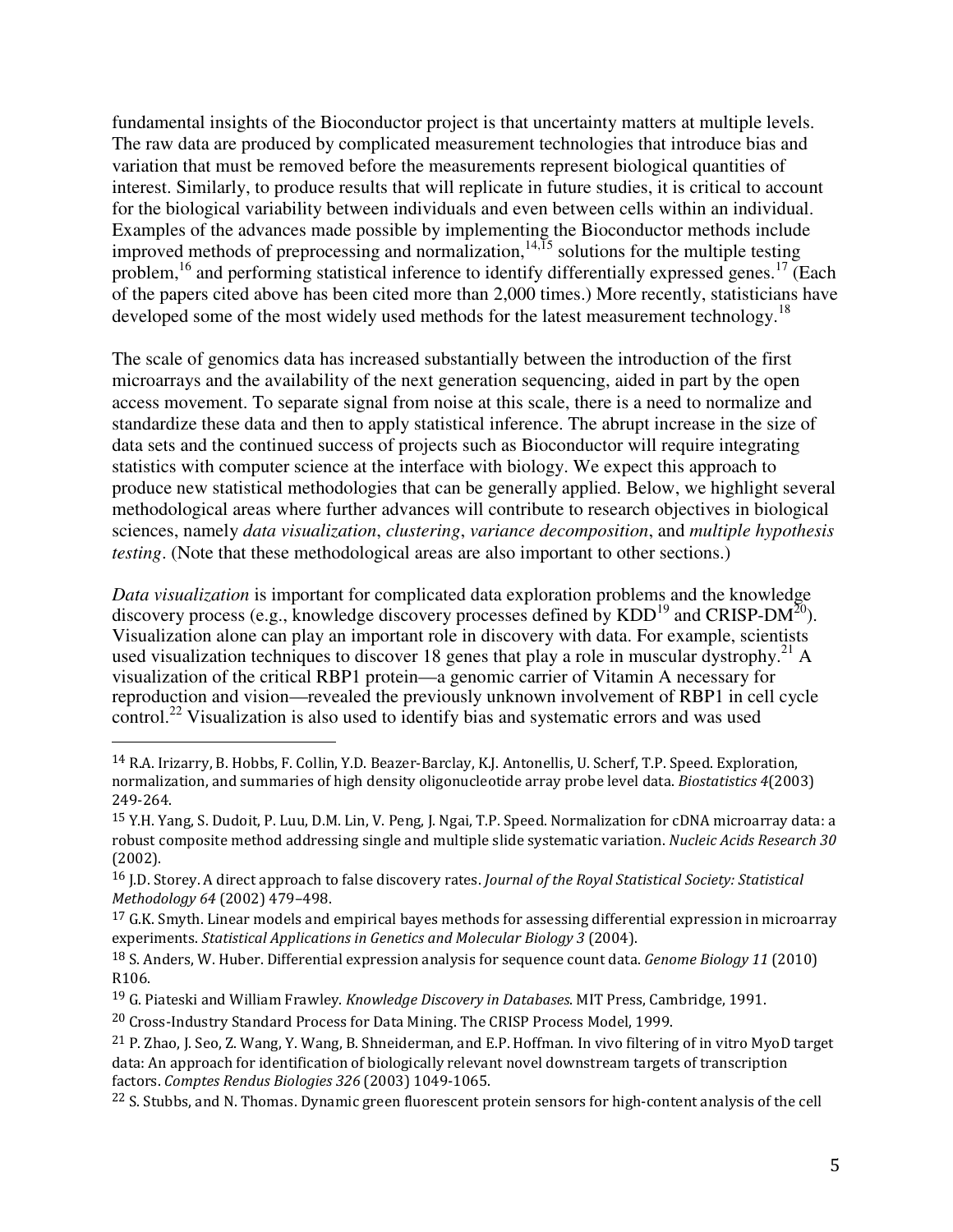development of the widely used preprocessing and normalization techniques in genomics.<sup>14</sup>

The statistics community has a long history of developing data visualization techniques—not just histograms, boxplots, scatterplots, but also techniques such as trellis plots and dynamic graphs. More recently, visualization software has become popular, including GGobi and ggplot2 (downloaded 250,000 times in 2013 alone.) Software stemming from the human-computer interaction community is popular for data visualization (e.g., TIBCO Spotfire with 500 employees and Tableau with a \$5 Billion market capitalization as of this writing.) The daily use of visualizations in the NY Times, Wall Street Journal, USA Today, Bloomberg, and other media sources speak to the power and value of visualization. (the blog FlowingData provides hundreds of public information examples). Modern visualization techniques such as treemap23,24 and other techniques for visualizing network data $^{25,26}$  are going to be heavily in demand, and new ways of visualizing complex data with specific properties will need to be developed. Combining data mining with visualization has the potential to exceed the power of either field alone<sup>27</sup>

*Clustering* involves the separation of data into meaningful subsets to facilitate scientific insight. It has been used, for example, to discover new tumor subclasses which in turn resulted in the development of better prognosis in the clinic.<sup>28</sup> Myriad clustering methods have been designed over the last two decades, including methods that cluster nodes of graphs, methods that use lowdimensional structure of the data space, methods that look for dense core sets of variables and observations, approximate methods that scale well, and methods that have other special properties. Bioinformatics problems, including clustering genes, cells and samples from patients heavily depend on methods that produce high quality clusters.

A key problem in clustering is to develop methods with clearly defined statistical goals. Clustering methods are difficult to evaluate computationally since ground truth is not well defined, particularly for Big Data problems where experts cannot manually determine the quality of the clusters. Examples of clustering methods based on a statistical model are mean-shift clustering (originally developed in the computer vision literature), where clusters are defined by way of modes of a density function, and the k-means algorithm. Unfortunately, these methods either do not scale well—either in terms of sample size or in terms of the number of features—or do not produce high quality clusters. Even simpler statistical models, like the maximum likelihood method, turn out to be NP-hard (computationally intractable) and so are less than optimal for large data sets. Thus, an important open problem is to find ways to scale these

 $\overline{a}$ cycle.

<sup>22</sup>Methods in Enzymology 414 (2006) 1–21.

<sup>23</sup> B. Shneiderman, C Plaisant. Treemaps for space-constrained visualization of hierarchies. http://www.cs.umd.edu/hcil/treemap-history/.

<sup>24</sup> http://en.wikipedia.org/wiki/Treemapping/

<sup>25</sup> M. Hansen, B. Shneiderman, and M.A. Smith. Analyzing Social Media Networks with NodeXL: Insights from a Connected World. Morgan Kaufmann Publishers, 2011.

<sup>&</sup>lt;sup>26</sup> D. Keim, J. Kohlhammer, G. Ellis, and G. Mansmann, G. (Editors). Mastering the Information Age: Solving Problems with Visual Analytics. Eurographics Association, Goslar, Germany, 2010.

 $27$  Ben Shneiderman. Inventing discovery tools: combining information visualization with data mining. Information Visualization (2002) 1, 5-12.

<sup>28</sup> T Sørlie, et al. Gene expression patterns of breast carcinomas distinguish tumor subclasses with clinical implications. Proceedings of the National Academy of Sciences 98 (2001) 10869-74.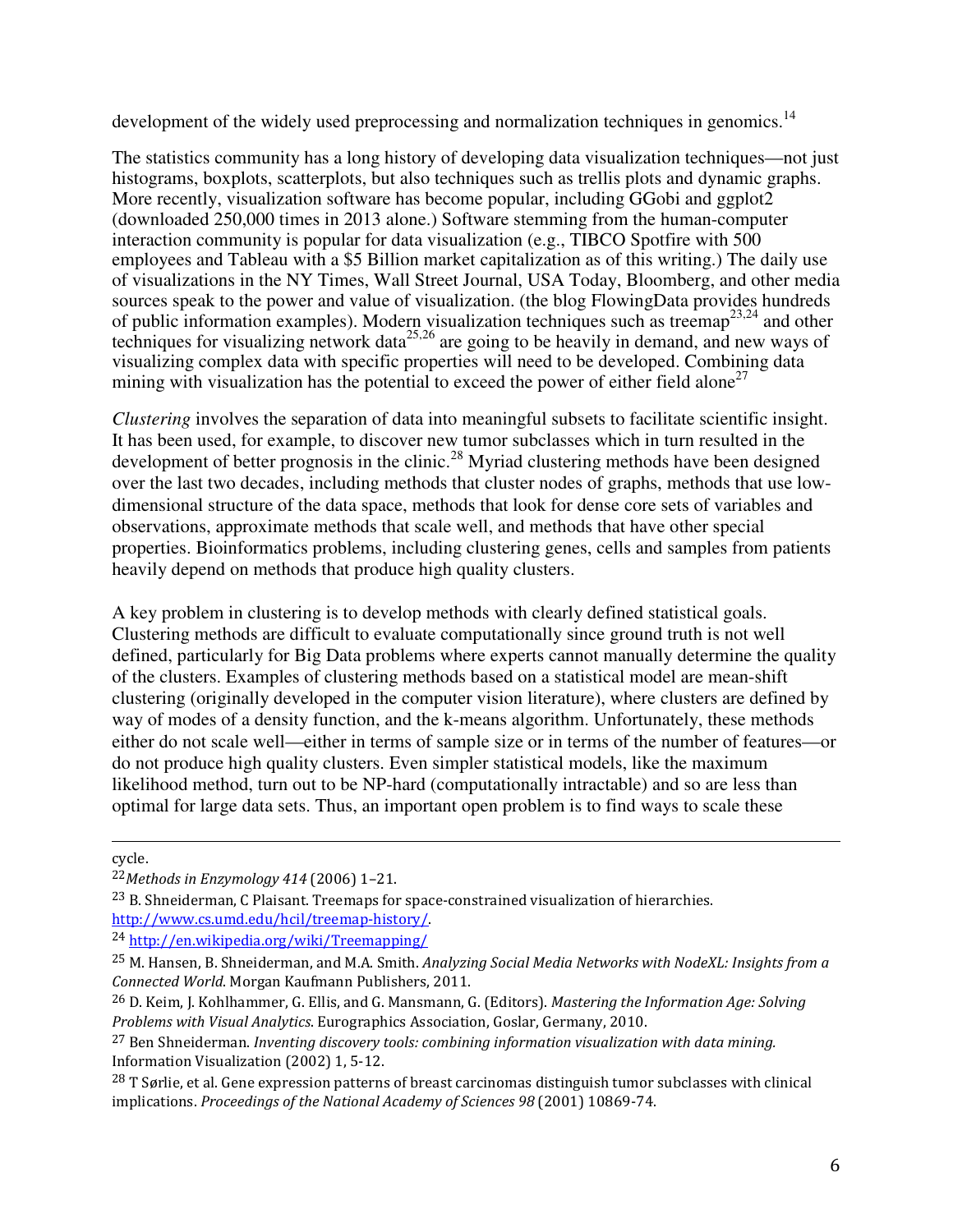#### methods for Big Data.

 $\overline{a}$ 

For some problems, it is necessary to cluster on several variables simultaneously. As an example, consider a matrix of gene expression values on a collection of individuals where each row of the matrix represents a subject and each column a gene. Clustering genes and people simultaneously, for example, is known as bi-clustering. The current best practical bi-clustering algorithms do not achieve the optimal statistical performance. That is, there is a gap between computational tractability and statistical optimality. Filling this gap is an important and challenging problem.

Another Big Data challenge is to incorporate clustering into supervised learning methods. For example, credit card companies first segment customers and then build predictive models of risk separately for each segment. Ideally, they should cluster with the predictive outcome in mind, but it is not clear how to do this, particularly considering the computational tractability problems inherent in clustering.

*Variance decomposition methods* are fundamental statistical tools (e.g., ANOVA, factor analysis, PCA, multi-level modeling). Understanding the sources of variation and the relative contribution of each source to the total data variance is crucial to discovery. For instance, with biological high-throughput technology data, even the same experiment conducted by different people or at different times can give very different results.<sup>29</sup> The discovery of such "batch effects" illustrates how variance decomposition provides important insights for the design and development of data analysis strategies. Although many methods for analyzing data variance exist, variance decomposition for Big Data is a new challenge. Methods that are computationally efficient and capable of handling heterogeneous data types (e.g., continuous values, discrete counts, etc.) and complex data structure (e.g., trees, networks, or domain-specific structures such as exon-intron structures in genes) are greatly needed. Statisticians have a fruitful history of dissecting data variance and will continue to play a leading role in this area.

*Multiple hypothesis testing* is a fundamental problem in statistical inference where the primary goal is to consider a set of hypothesis tests simultaneously. The classical methods (such as the  $Holm-Bonferroni method<sup>30</sup>$  are intended to control the probability of making at least one false discovery (i.e., the familywise error rate). However, with high-throughput technology advances, it is now common to conduct large-scale hypothesis testing, with tens of thousands or even millions of tests performed simultaneously. In such testing, classical methods have low power, and controlling the familywise error rate is no longer suitable, especially in the presence of rare and weak signals, demonstrating the need for new statistical methods. In response to this, statisticians have been working on a more appropriate approach for large scale hypothesis testing. The false discovery rate concept was introduced as a promising alternative, and there are now methods to control the false discovery rate when signals are rare and relatively strong. The

<sup>&</sup>lt;sup>29</sup> J.T. Leek, R.B. Scharpf, H.C. Bravo, D. Simcha, B. Langmead, W.E. Johnson, D. Geman, K. Baggerly, R.A. Irizarry. Tackling the widespread and critical impact of batch effects in high-throughput data. Nature Reviews: Genetics 11 (2010) 733-739.

<sup>30</sup> S. Holm. A simple sequentially rejective multiple test procedure. Scandinavian Journal of Statistics 6 (1979) 65-70.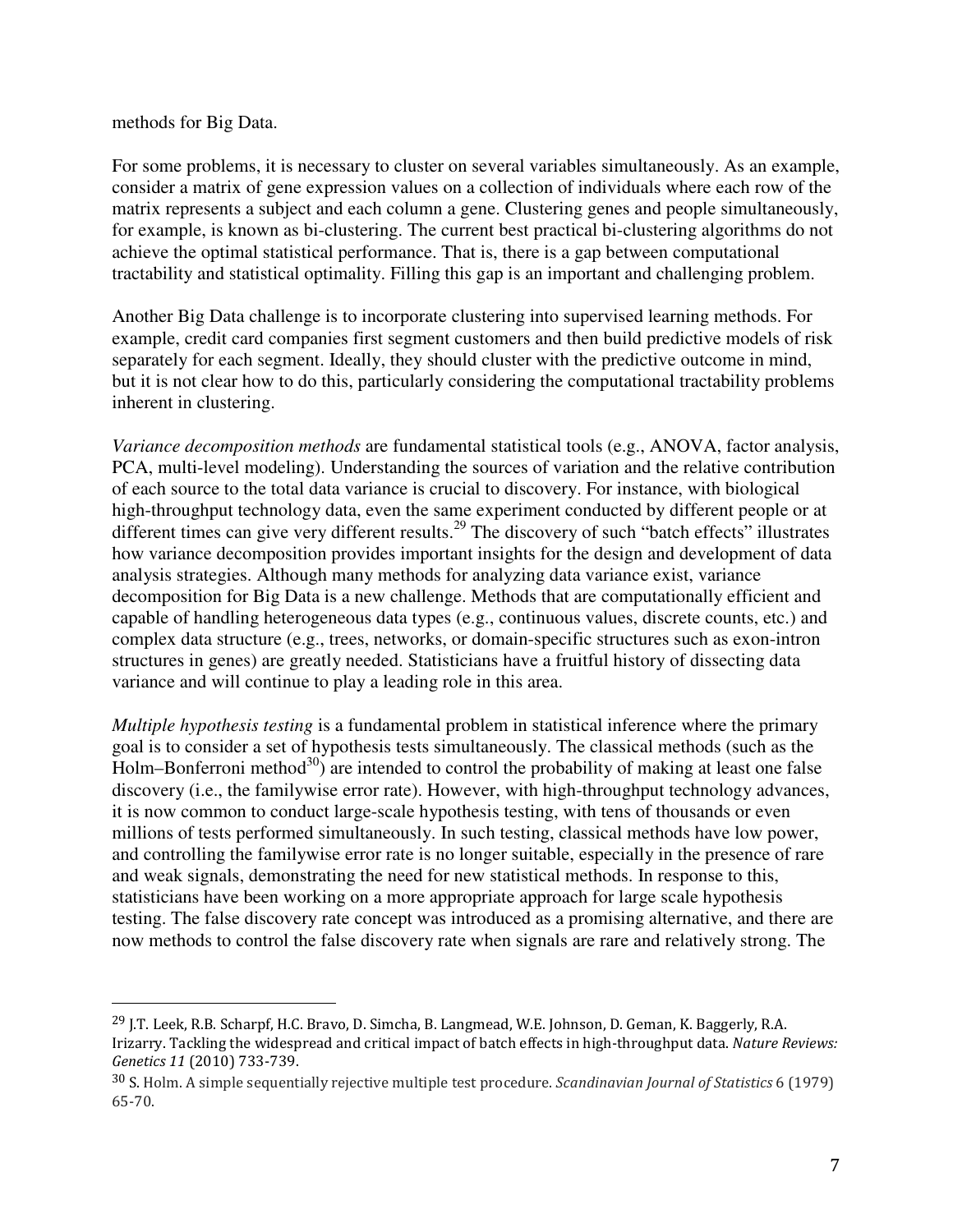seminal paper $31$  has been cited more than 22,000 times, and controlling the false discovery rate has gained broad recognition in scientific fields such as clinical trials, microarray experiments, brain imaging studies, and astronomical surveys. In the more challenging setting where the signals are rare and weak, some progress has been made with the higher criticism approach and Bayesian approaches to incorporate certain prior information. However, with the increasing dimensionality and complexity of massive data sets, modern applications face an exploding number of tests, often with complex dependencies between tests (e.g., spatial or temporal dependence). Thus, it is important to develop further statistical methods to solve large-scale simultaneous hypothesis testing problems.

#### Healthcare and Public Health

 $\overline{a}$ 

A McKinsey report estimates that data analytics could save \$300 billion to \$450 billion annually in U.S. healthcare costs.<sup>32</sup> Statisticians can play a large role in this cost savings through the improvement of quality of care, evaluation of care, and personalized predictions of disease risk. Statisticians can also play a role in addressing challenges for the use and functionality of analytics in practice.

Healthcare providers have an obligation to provide the best possible care. Characterizing the best care requires principled (i.e., evidence-based) comparative evaluation of existing guidelines, procedures, and protocols associated with every clinical intervention. Many healthcare systems have built or are building the infrastructure to collect, store, manipulate, and access records of all patient contacts with the healthcare system. These records include billing and diagnosis codes as well as adverse event reports, unstructured text, genetic data, and hospital operations data. There is enormous potential to use these records to improve healthcare quality. Examples include: (i) evaluating existing procedures across a range of domains including efficacy, side-effect burden, cost, and quality of life; (ii) constructing individualized patient predictions for health outcomes; (iii) identifying high-risk patients as candidates for a preventative intervention; (iv) monitoring diseases for outbreak detection and prevention; and (v) informing the design of and recruitment for clinical trials. However, drawing inference from non-experimental data like electronic health records requires careful statistical thinking to account for potential sampling bias, treatment bias, non-standardized phenotype and diagnosis definitions, and evolving clinical guidelines and standard of care. Healthcare data are massive, can vary from patient to patient in a very significant way, and often omit important information such as a definitive diagnosis. Over the course of the past century, statisticians working with observational data to draw causal inferences have developed a rigorous mathematical framework for analyzing non-experimental data. Statisticians have contributed in demonstrating how data can be used to improve healthcare, often working with medical domain experts.

Program evaluation for quality of care is a high profile research area in healthcare. For instance, consider the new Accountable Care Organizations (ACOs), created under the federal Patient

<sup>31</sup> Y. Benjamini and Y. Hochberg. Controlling the false discovery rate: a practical and powerful approach to multiple testing. Journal of the Royal Statistical Society: Statistical Methodology 57 (1995), 289-300.

 $32$  P. Groves, B. Kayyali, D. Knott, and S. Van Kuiken. The 'big data' revolution in healthcare: Accelerating value and innovation. McKinsey and Company, 2013.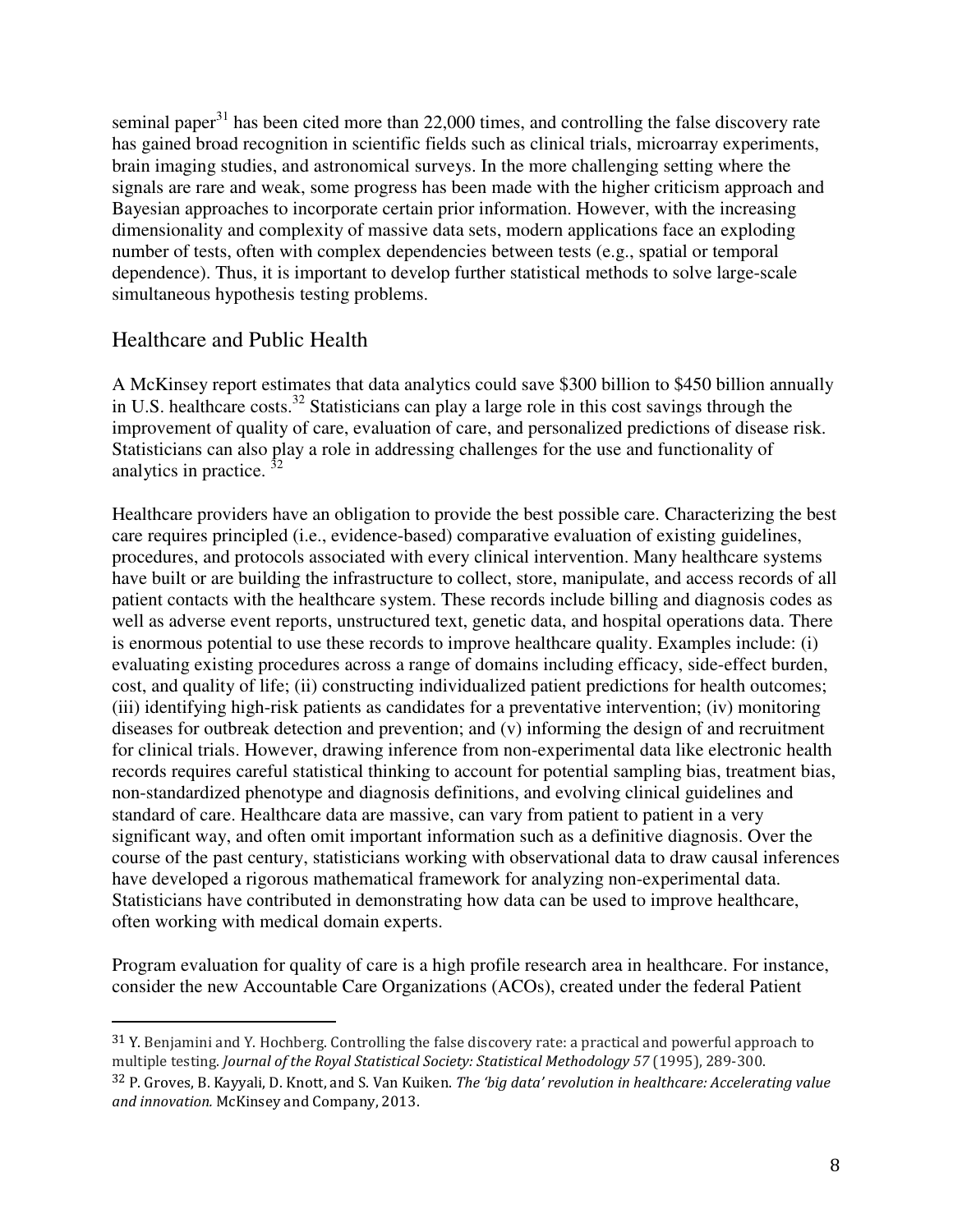Protection and Affordable Care Act, which coordinate care for Medicare patients. With a system of healthcare providers working together, the Centers for Medicare and Medicaid Services foresee improved patient outcomes and substantial cost savings. However, measuring quality of care is challenging, because it is difficult to control for heterogeneous patient populations in a way that allows accurate estimates of key quality-of-care statistics. These statistics are essential in order to compare the quality of care provided by ACOs to the quality of care provided by, for example, a fee-for-service model, where services are provided and billed separately, and physicians may receive incentives to order a larger number of services.

Personalized predictions of disease risk, as well as time to onset, progression, or disease-related adverse events, has the potential to revolutionize clinical practice. Such predictions are important in the context of mental health, cancer, autoimmune disorders, diabetes, inflammatory bowel diseases, stroke, and organ transplants, among others. Statisticians are using huge amounts of medical data to make personalized predictions of disease risk, to understand the effects (benefits and harms) of drugs and other treatments in addition to environmental factors, to analyze the quality of care, and to understand changing trends in health. A major challenge in developing personalized health predictions is that the data are usually observational time series data and there is a myriad of different factors that could possibly be considered together as risk factors for a disease. Statisticians are working to create models with huge amounts of longitudinal observational data to create fine-grained personalized predictions; this involves identifying important patient biomarkers and deriving measures of statistical uncertainty. Statisticians are also using machine learning techniques to identify possible adverse effects of drugs, and to determine which populations are at the highest risk for adverse events.

A main challenge will be how to share information across individuals in a way that yields high quality predictions from data. Statisticians have made great strides in hierarchical Bayesian modeling in order to borrow strength across individuals. Now the challenge for these models is scalability: we must build these models on a very large scale yet still preserve predictive accuracy.

The major advances in public health benefitting from statistics, both from the past and with Big Data, speak to the importance of further engaging statisticians going forward. For instance, statisticians and statistics played a key role in studies on the effects of air pollution on health,<sup>33</sup> on the case for water fluoridation,  $34$  and the dangers of cellular telephones while driving.  $35$  A recent example where Big Data were critical is the withdrawal of the drug Vioxx after increased levels of heart attacks were observed after the start of its widespread use.<sup>36</sup> There is also an IBM research team that is using machine learning methods to classify text messages collected by

<sup>33</sup> S.L. Zeger, F. Dominici, A. McDermott, J.M. Samet. Mortality in the Medicare Population and Chronic Exposure to Fine Particulate Air Pollution in Urban Centers (2000-2005). Environmental Health Perspectives 116 (2008) 1614-1619.

<sup>34</sup> A. Chadwick, T. Lamia, and J. Zaro-Moore. Building capacity to Fluoridate. Department of Health and Human Services, Centers for Disease Control and Prevention. June 2003.

<sup>35</sup> D. Redelmeier and R. Tibshirani. Association between Cellular-Telephone Calls and Motor Vehicle Collisions. New England Journal of Medicine 336 (1997) 453-458.

<sup>36</sup> D. Madigan, D.W. Sigelman, J.W. Mayer, C.D. Furberg, & J. Avorn, Under-reporting of cardiovascular events in the rofecoxib Alzheimer disease studies. American Heart Journal 164 (2012) 186-193.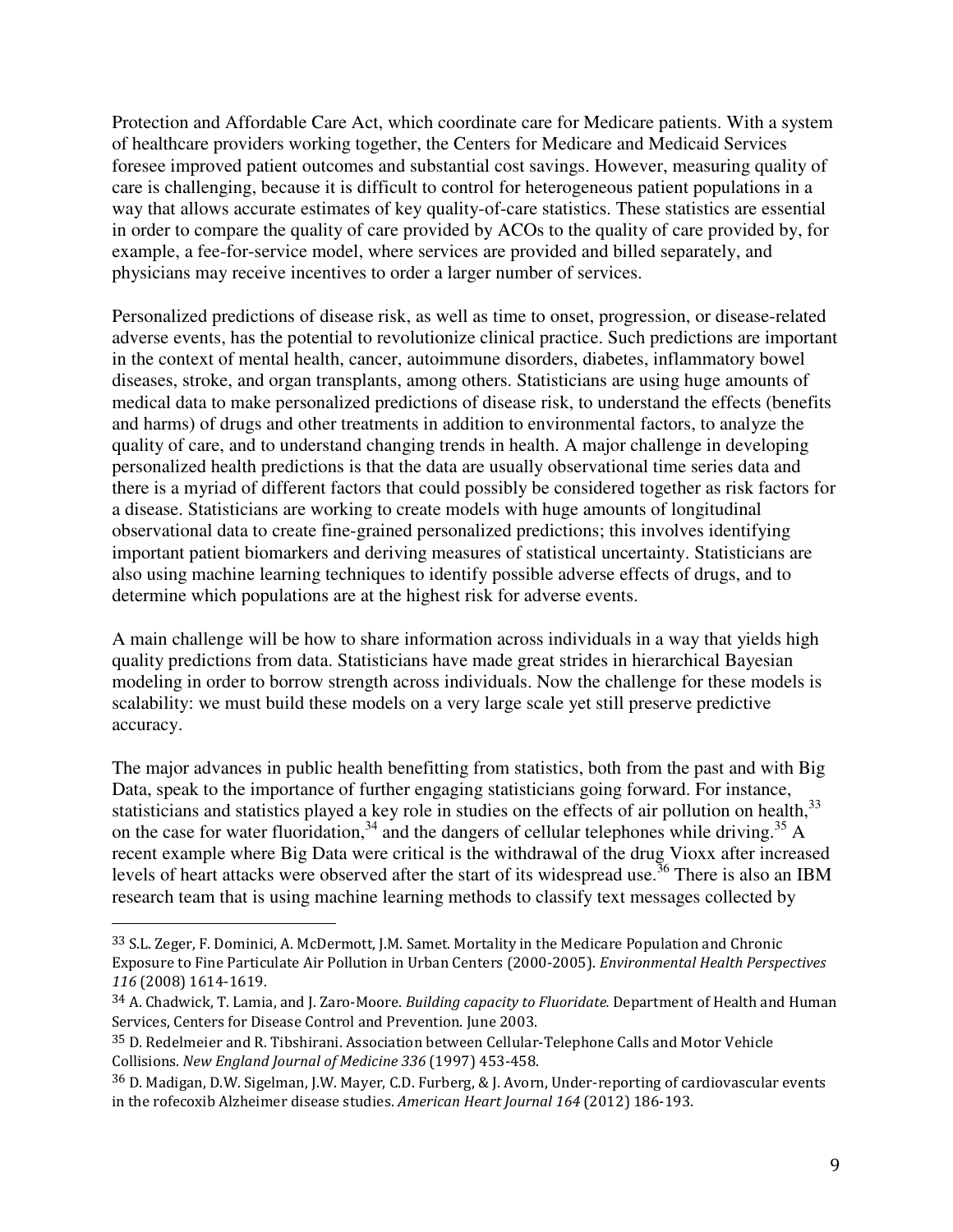UNICEF from across Uganda to determine where humanitarian aid is most needed.<sup>37</sup> Statisticians have also been proved invaluable in cases where research reproducibility is an issue (e.g., where clinical trials were halted based on a statistical scrutiny of the study.<sup>38</sup>) Hospital administrators are also beginning to explore benefits derived from Big Data. For instance, Atlanta-based Grady Health System implemented a decision support system based on machine learning for decision support in emergency departments in hospitals.<sup>39</sup> The potential for data analytics to transform neonatal care has been recognized, and has led to platforms such as Artemis, for which pilot studies are being conducted.<sup>40</sup>

Below we highlight four methodological areas where further advances will contribute to research objectives for healthcare and public health, namely *causal inference*, *bias reduction*, *pattern mining*, and *model tradeoffs*.

*Causal inference* is often a core goal in medical, healthcare, and public health research. Understanding the true causal impact and comparative effectiveness of treatments or care in terms of outcomes, satisfaction, and cost may involve the analysis of electronic medical records, claims databases, and quality surveys from thousands, and eventually, millions of people. However, these records are observational data rather than data generated from controlled clinical trials, and determining causal effects can be challenging. Even determining causal effects in randomized controlled trials is not straightforward due to imperfect randomization and informative drop-out, among other complications.

Traditional statistical methods for estimation of causal effects rely heavily on the use of parametric models in order to provide measures of effect and statistical significance. These are models that assume that the entire data-generating distribution (i.e., the underlying mechanism that created the data) can be defined by relatively few parameters, and therefore make highly unrealistic assumptions in complex healthcare settings. Accordingly, these methods may be unreliable due to bias introduced by misspecified parametric models and are generally not flexible enough to handle the large number of variables available in the era of Big Data. In response to these challenges, methods have been developed to obtain valid inference when relying only on realistic assumptions about the probability distribution of the data as described by semiparametric and nonparametric models. These semiparametric and nonparametric models only incorporate real subject-matter knowledge about the data experiment and avoid convenient, yet untrue, assumptions. Estimation and inference for big data within these realistic models is then the goal. Statisticians have been working in the area of targeted learning over the last decade, which is a field that integrates the state-of-the-art in machine learning methods for causal

(http://www.nytimes.com/2011/07/08/health/research/08genes.html?\_r=0).

<sup>37</sup> P. Melville, V. Chenthamarakshan, R. Lawrence, J. Powell, and M. Mugisha. Amplifying the Voice of Youth in Africa via Text Analytics. Proceedings of the 19th Conference on Knowledge Discovery and Data Mining (KDD-13) , Chicago, IL, August, 2013.

<sup>38</sup> E.S. Reich. Cancer Trial Errors Revealed. Nature 469 (2011) 239-140. G. Kolata. How Bright Promise in Cancer Testing Fell Apart. New York Times. July 7, 2011

<sup>39</sup> H.Y. Atallah, E.K. Lee. Modeling and Optimizing Emergency Department Workflow. 2013. https://client.blueskybroadcast.com/Informs/2013/wagner/pdf/Modeling%20ED%20Throughput.pdf.

<sup>40</sup> C. McGregor, Big Data in Neonatal Intensive Care. Computer 46 (2013) 54-59.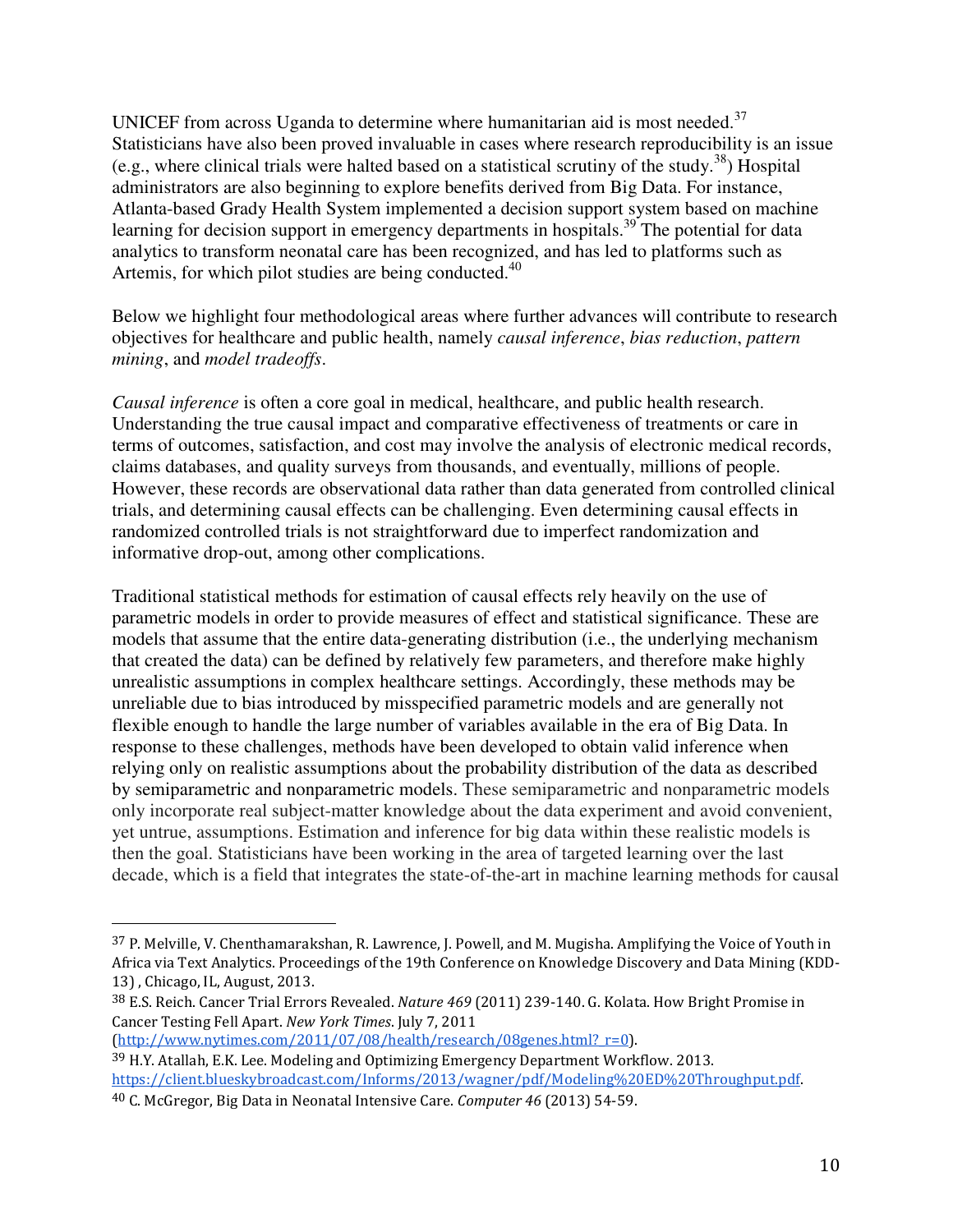and statistical inference. Notably, high-dimensional propensity  $score<sup>41</sup>$  adjustment methods have been used to study the causal effects of treatment in healthcare claims data.<sup>42</sup> Targeted learning methods have also been used at the FDA to improve causal inference in clinical trial analysis by controlling for baseline confounders.<sup>43</sup>

Advances in causal inference will continue to rely on deep statistical theory, and statistical innovations are being tailored to the new challenge of accurately estimating the uncertainty of highly data-adaptive estimators of causal effects. The theory of causal graphs<sup>44</sup> developed in both the computer science and statistics literature is complementary to this estimation framework, and will likewise continue to evolve in both communities. Thus, progress in causal inference for big data builds on a rich foundation in the fields of statistics and computer science.

*Methods to handle bias, confounding, and missing data* are central to big-data applications. Typically the data to which we have access are not from the population we aim to model; and, even when the populations overlap, available data will not generally be anything like a random or representative sample of the population. In particular, this means we can have sparse data for important sub-populations. Predictions under the presence of bias can be considerably challenging when there are a large number of variables: the stratification cells become smaller and smaller, requiring sophisticated modeling when simple reweighting no longer suffices. For instance, when conducting surveys using non-random samples (e.g., data that are opportunistically available), bias correction can be facilitated by techniques such as multilevel regression that allow adjustment for poststratification cells representing small slices of the population.

One important set of applications of these methods is in healthcare research: If we are able to account for the effects of bias, very large amounts of data can be (and have been) used broadly for prediction of adverse events (e.g., stroke), predicting adverse drug reactions, drug efficacy, dose-response effects, and patients' perception of quality of care.

Censored and missing data issues are endemic in medical databases. Consider, for example, patients who change service providers but whose medical records are only partially transferred (or not at all.) Further, not all important medical information is contained within the serviceprovider's database. For instance, a patient not complying with medical practitioners' instructions may not be reported. Further, patients' dietary information and many other aspects of patients' general health are often not reported, or reported inaccurately.

*Pattern mining* is the problem of finding all "interesting" correlations or patterns between

<sup>41</sup> P.R. Rosenbaum, D.B. Rubin. The central role of the propensity score in observational studies for causal effects. Biometrika 70 (1983), 41-55.

<sup>42</sup> S. Schneeweiss, J.A. Rassen, R.J. Glynn, J. Avorn, H. Mogun, and M.A. Brookhart MA. High-dimensional propensity score adjustment in studies of treatment effects using health care claims data. Epidemiology 20 (2009) 512–22.

<sup>43</sup> K. Moore and M. van der Laan. Covariate Adjustment in Randomized Trials with Binary Outcomes: Targeted Maximum Likelihood Estimation. Statistics in Medicine 28 (2009) 39-64.

<sup>44</sup> J. Pearl. Causality: Models, Reasoning, and Inference. Cambridge University Press, 2000.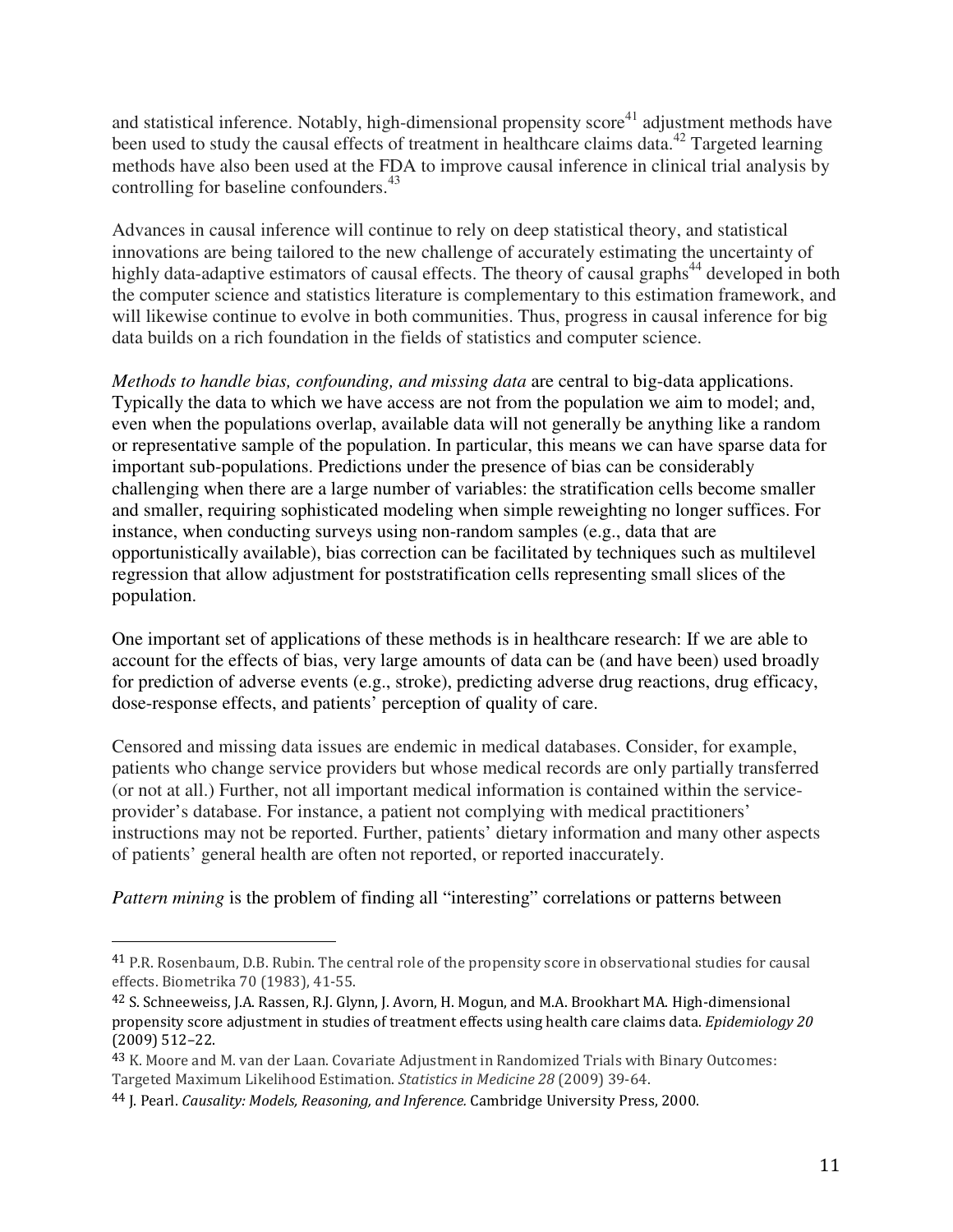entities in a database, whether causal or simply correlative. This becomes increasingly difficult as the size of the data grows, for example in healthcare problems. Data mining methods that scale up to large data sets in order to detect useful correlations and patterns are needed. This can be most successfully (and efficiently) accomplished with statisticians working both with data mining experts to design measures of "interestingness" and with computer scientists to build algorithmic techniques for finding these patterns. Much has been accomplished on this topic over the past three decades but the quantity of data has changed substantially in that time, and the types of data (e.g., networks, text, images, video) has also changed. Finding patterns in structured Big Data (for instance, time series) or patterns with specific properties is challenging and requires new algorithmic techniques and true multidisciplinary efforts.

*Models that trade off competing goals*, such as interpretability and accuracy, are important for decision making in healthcare. There is a long tradition of close engagement of statisticians with clinicians in improving healthcare and public health. For instance, statisticians have been engaged as leaders with clinical scientists, policy makers, healthcare informaticists, and patient advocacy groups to embed predictive models in healthcare. With the flood of new streams of data now becoming available, this engagement has the potential to reach an entirely new level. A high-quality predictive model in healthcare must balance several potentially competing objectives. For example, to be useful, the model must be sufficiently flexible so as to produce accurate predictions. Yet, to be trusted and widely adopted, the model must also be parsimonious, transparent, and interpretable. Similarly, predictive accuracy may increase with the number of patient biomarkers collected but these biomarkers are potentially expensive and burdensome to collect. Statisticians are actively working on building sequences of predictive models of increasing complexity and requiring an increasing set of patient biomarkers where a subsequent predictive model is used only if preceding models cannot produce a sufficiently precise estimate.

Many other important statistical areas are relevant to healthcare including natural language processing, which is particularly important for health record analysis, and, as discussed below, integration of heterogeneous data sources such as doctor's notes, test results, results of medical studies, and data from other sources.

#### Civic Infrastructure, Governance, Demography, and Living

The root of the word "statistics" means state, owing to statistics initially being concerned with affairs of the state. Statistics continues to inform a multitude of societal topics from transportation, the Internet, energy, and communication to government, law enforcement, and education. With large amounts of data now being collected from government and the private sector—aided by the open data movement—we are in a position to use and develop statistical techniques in a way that deeply assists with both policy and way of life. Indeed, the recently established Center for Urban Science and Progress at New York University to help cities become more productive, livable, equitable, and resilient exemplifies this potential as does the City of Chicago Data Portal. The federal statistical system is also working to leverage administrative records—records collected for administrative purposes (e.g, social security records)—with its survey work to provide timely, accurate statistical data.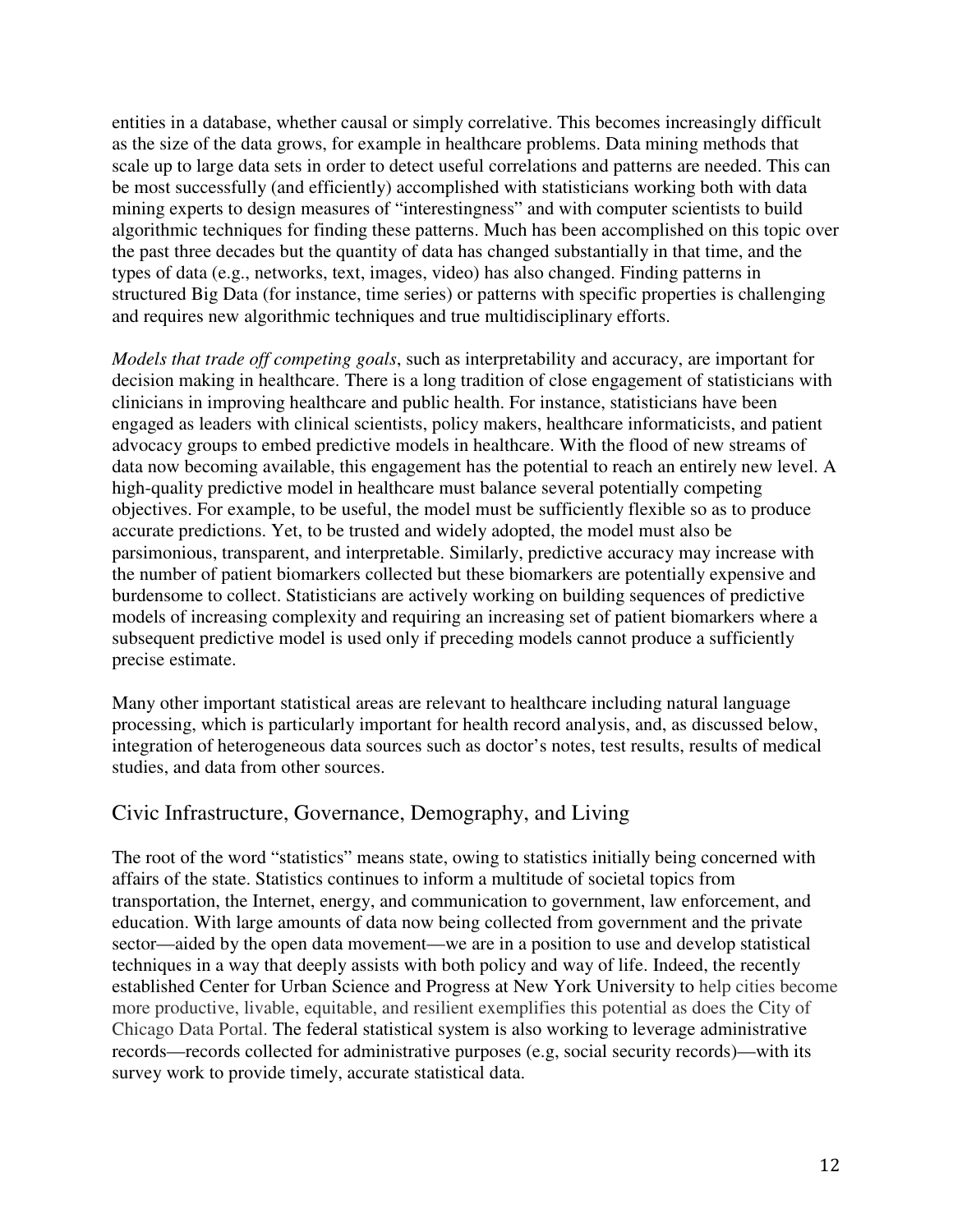Data and statistics have long been used to inform policy around a multitude of issues listed above. The influential studies of Riis on New York tenements in the 1880's exemplify this.<sup>45</sup> Modern success stories include, for example, Paris21's efforts<sup>46</sup> to develop poverty reduction policies in Africa and Global Forest Watch's efforts<sup>47</sup> to combine heterogeneous data sources (satellite, open data, crowdsourced data) to identify regions of deforestation around the world. The Gapminder foundation<sup>48</sup> uses statistics in order to combat ignorance of important world trends in many areas, including poverty and life expectancy. Statistics and data mining for crime analysis and predictive policing have also had a major impact on such areas as the way police patrol in major cities,  $49,50$  the way police respond to domestic violence cases,  $51,52,53,54$ sentencing,<sup>55</sup> and crime policy.<sup>56</sup> Statistics was used to demonstrate improved efficiency and better performance for the electric utility grid.<sup>57</sup> Statisticians have also made important contributions on the challenges of measuring traffic<sup>58,59</sup> and civic infrastructure maintenance.<sup>60</sup> Finally, statisticians have made great progress towards public use of government microdata with synthetic data techniques to protect respondents' privacy.<sup>61</sup>

- <sup>46</sup> http://paris21.org/sites/default/files/Success%20stories%20in%20stats%202012%20low%20res\_0.pdf
- <sup>47</sup> http://www.wri.org/our-work/project/global-forest-watch
- <sup>48</sup> http://www.gapminder.org/

 $\overline{a}$ 

<sup>49</sup> For a summary, see http://www.nij.gov/topics/law-enforcement/strategies/hot-spotpolicing/Pages/welcome.aspx.

<sup>52</sup>R. Berk and L Sherman. Police Responses to Family Violence Incidents: An Analysis of an Experimental Design with Incomplete Randomization." Journal of the American Statistical Association 83 (1988) 70-76.

http://arxiv.org/ftp/arxiv/papers/1207/1207.1352.pdf.

<sup>&</sup>lt;sup>45</sup> J. Riis. How the Other Half Lives: Studies among the Tenements of New York (Kessinger Publishing, 2004). Originally published in 1890. Available at http://www.authentichistory.com/1898-1913/2-progressivism/2 riis/index.html.

<sup>50</sup> D. Weisburd and C.W. Telep. Hot Spots Policing: What We Know and What We Need to Know. Journal of Contemporary Criminal Justice 30 (2014) 200–220.

<sup>51</sup> L. Sherman and R. Berk. The Specific Deterrent Effects of Arrest for Domestic Assault. American Sociological Review 49 (1984) 261-271.

<sup>53</sup> R. Berk, A. Campbell, R. Klap, and B. Western. The Differential Deterrent Effects of An Arrest in Incidents of Domestic Violence: A Bayesian Analysis of Four Randomized Field Experiments. American Sociological Review 5 (1992) 689-708.

<sup>54</sup> Sherman, L. and Cohn, L.1989 "The Impact of Research on Legal Policy: The Minneapolis Domestic Violence Experiment" Law and Society Review, Vol. 23, No. 1, 117-144, 1989.

<sup>55</sup> The Growth of Incarceration in the United States: Exploring Causes and Consequences, National Research Council (2014) http://www.nap.edu/catalog.php?record\_id=18613.

<sup>56</sup> R.A. Berk. Criminal Justice forecasts of Risk: A Machine Learning Approach. New York, Springer, 2012.

<sup>57</sup> R.N. Anderson, A. Boulanger, W.B. Powell, and W. Scott. Adaptive Stochastic Control for the Smart Grid. Proceedings of the IEEE 99 (2011) 1098-1115.

<sup>58</sup> P.J. Bickel, C. Chen, J. Kwon, J. Rice, E. van Zwet and P. Varaiya. Measuring Traffic Statistical Science 22 (2007) 581-597.

<sup>59</sup> E. Horvitz, J. Apacible, R. Sarin, and L. Liao. Prediction, Expectation, and Surprise: Methods, Designs, <sup>59</sup>and Study of a Deployed Traffic Forecasting Service.

<sup>60</sup> C. Rudin et al. Analytics for Power Grid Distribution Reliability in New York City. Interfaces, (2014).

<sup>61</sup> S.K. Kinney, J.P. Reiter, A.P. Reznek, J. Miranda, R.S. Jarmin, and J.M. Abowd. Towards Unrestricted Public Use Business Microdata: The Synthetic Longitudinal Business Database. International Statistical Review 79 (2011) 362–384.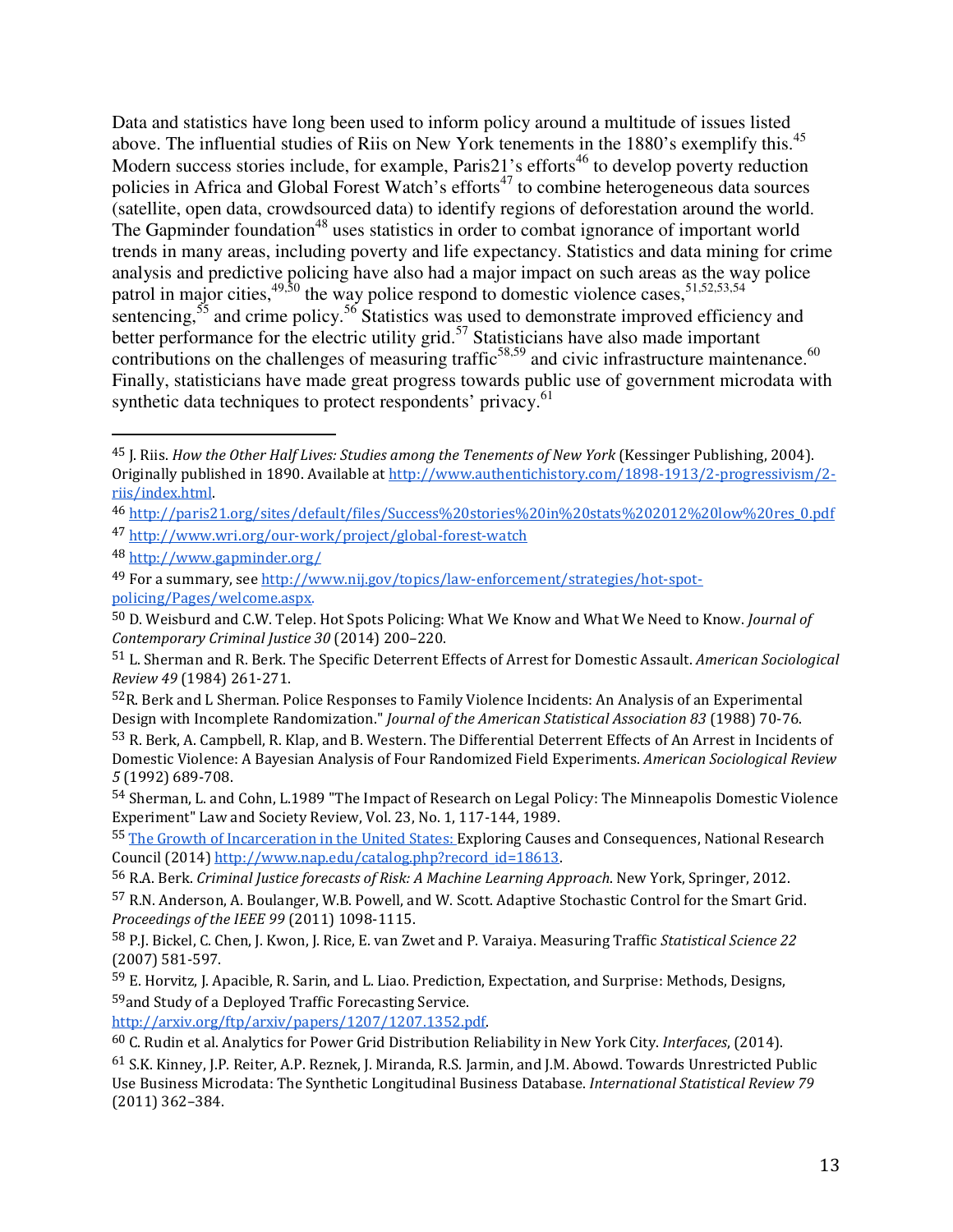New sources of data—public and private—hold exciting potential for statistics to have an impact in society. Predictive policing is one area where significant advances are possible since criminals' patterns are, in some sense, repetitive and thus predictable. Massive online courses collect detailed data from tens if not hundreds of thousands of people across the world that take a single course simultaneously, allowing the study of learning on the micro-scale. Traffic flow in cities should use statistics to adjust traffic signals in real-time based on the predicted level of traffic and its uncertainty. Aging energy grids could be made substantially more sustainable with the use of reliability models. Emergency services could be transformed with analytics to help determine ambulance placement in order to minimize response time. Better estimates for the impact of technology on environmental resources and biodiversity are also possible. Further, we will be able to analyze the costs and benefits of capital project expenditures that will allow us to make better investments for the future of our cities.

Some combination of new and existing statistical methods for conducting observational studies will be essential to determine infrastructure vulnerabilities based on data from sensors and other monitors. Our infrastructure is often composed of networks, including transportation, Internet, energy grids, and communication networks (e.g., social networks), and statistical techniques that are specifically designed for sampling network data and modeling network growth will be important, as also discussed later. Many pieces of our infrastructure (e.g., transportation networks) will rely on control systems that also benefit from statistical expertise.

*Integrating heterogeneous data sources* remains a major challenge in Big Data, including for infrastructure and governance. For a single project it may be necessary to combine sensor data, textual data, presentation slides, time series, and other forms of structured and unstructured data. Data integration can help one to use complementary information in different data sources to make discoveries. It may also allow one to better detect weak signals by leveraging the correlation structure among different data sets. For instance, when performing demographic studies, we might integrate several data sources in order to more accurately track people's residences and employment status over time. Integrating heterogeneous data sources is challenging for many reasons including that unique identifiers between records of two different data sets often do not exist. For example, people's names are not unique, are misspelled, or can change. Further, determining which data should be merged may not be clear at the outset. Often, working with heterogeneous data is an iterative process in which the value of data is discovered along the way and the most valuable data are then integrated more carefully. Integration of heterogeneous data is a well-studied problem in the data management literature as is information extraction from heterogeneous sources. Combining statistical thinking with computer science input will lead to new scalable and automated (or semi-automated) tools for Big Data integration. Integration is also a major challenge in the healthcare domain. $62$ 

*Anomaly and changepoint detection* is an important statistical area whose goal is to find patterns that are out of the ordinary and do not conform to expected behavior. Such patterns often provide critical actionable information. Similarly, changepoint detection methods sense changes in a signal's distribution. Security/cybersecurity monitoring, infrastructure resilience, fraud detection,

<sup>62</sup> G.M. Weber, K.D. Mandl, I.S. Kohane. Finding the Missing Link for Big Biomedical Data. JAMA (2014) E1-E2.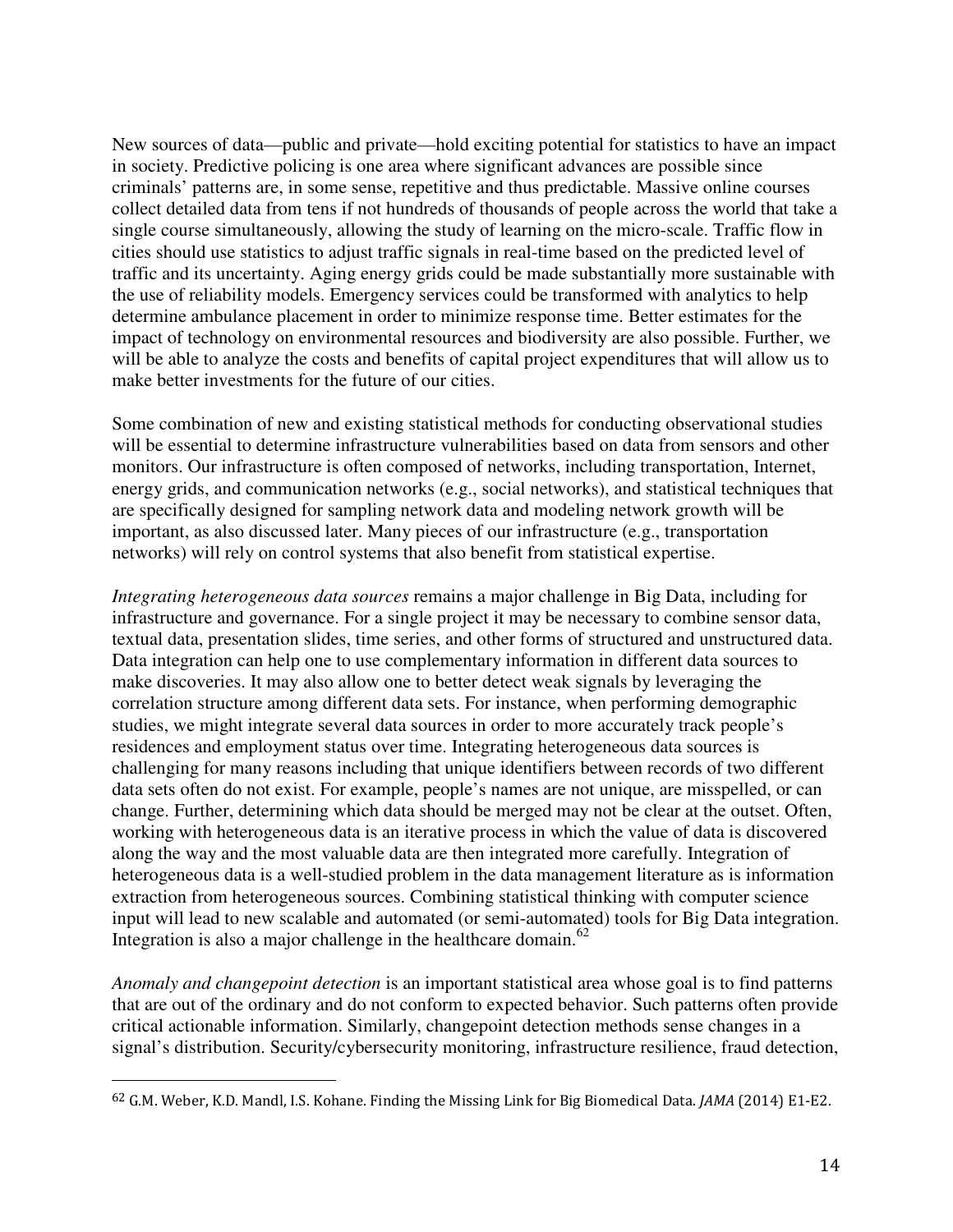spam detection, biosurveillance, and quality control in manufacturing are important application areas for anomaly detection and changepoint detection. Modern applications have significantly challenged our ability to detect anomalies within massive data of increasing complexity and dimension. However, traditional methods usually require that the number of features be smaller than the sample size, and do not provide an effective control for false positive discoveries. Most existing methods do not scale well for Big Data problems. Further, we require methods that can measure the extent to which an object or value is an anomaly. Recently, statisticians working with hospital data used an unusual variety of anomaly detection techniques to pinpoint inappropriate access detection to medical records. As a result, some offenders identified by the statistical method were faced with termination of employment.<sup>63,64</sup>

#### Business Analytics, Internet Search Engines, and Recommendation Systems

Business analytics, retrieval systems, and recommendation systems are three business areas where statistics has been and will continue to be integral.

Business analytics is one of the fastest changing areas in the Data Science world, with new business school programs, new departments, and new positions (e.g., "Chief Data Officer"). Companies are now collecting data from all aspects of their businesses: speed, quality, and reliability of their product manufacturing and assembly processes; customer service; marketing; customer perceptions of their products; surveys about potential successes of future products; product ratings; and competitors' products. Realizing the value of data has not reached its full potential, many companies are hiring data scientists to harness some of that potential to improve many aspects of business practices. $65$  It is essential these data scientists possess a statistical perspective, which emphasises the quality of the data, the power of sampling, the characteristics of the sample, the validity of generalization, and the balance of humans and machines.<sup>66</sup>

Because businesses are starting to realize the power of data for tracking customers and understanding their preferences, they have started to collect massive amounts of data about different aspects of customer behavior, leading to the current discussions around data privacy. Web browsing, web search histories, and online purchase histories of customers can be very powerful information. Protecting individual privacy is an important legal topic, but also an important statistical topic. Statisticians have long been leaders on privacy and confidentiality issues and, working with computer scientists and others, will help to address these very important issues for Big Data. $^{67}$ 

<sup>63</sup> A. Boxwala, J. Kim, J. Grillo, and L. Ohno-Machado, Using statistical and machine learning to help institutions detect suspicious access to electronic health records. Journal of the American Medical Informatics Association 18 (2011) 498–505.

<sup>64</sup> A.K. Menon, X. Jiang, J. Kim, J. Vaidya, L. Ohno-Machado. Detecting inappropriate access to electronic health records using collaborative filtering. Machine Learning 95 (2014) 87-101.

<sup>65</sup> V. Mayer-Schönberger and K. Cukier. Big Data: A Revolution That Will Transform How We Live, Work, and Think. Eamon Dolan/Houghton Mifflin Harcourt (2013).

<sup>66</sup> K. Fung. The pending marriage of big data and statistics. Significance 10 (2013) 20-25.

 $67$  J. Lane, V. Stodden, S. Bender, and H. Nissenbaum (Editors). *Privacy, Big Data, and the Public Good:* Frameworks for Engagement. Cambridge University Press, 2014.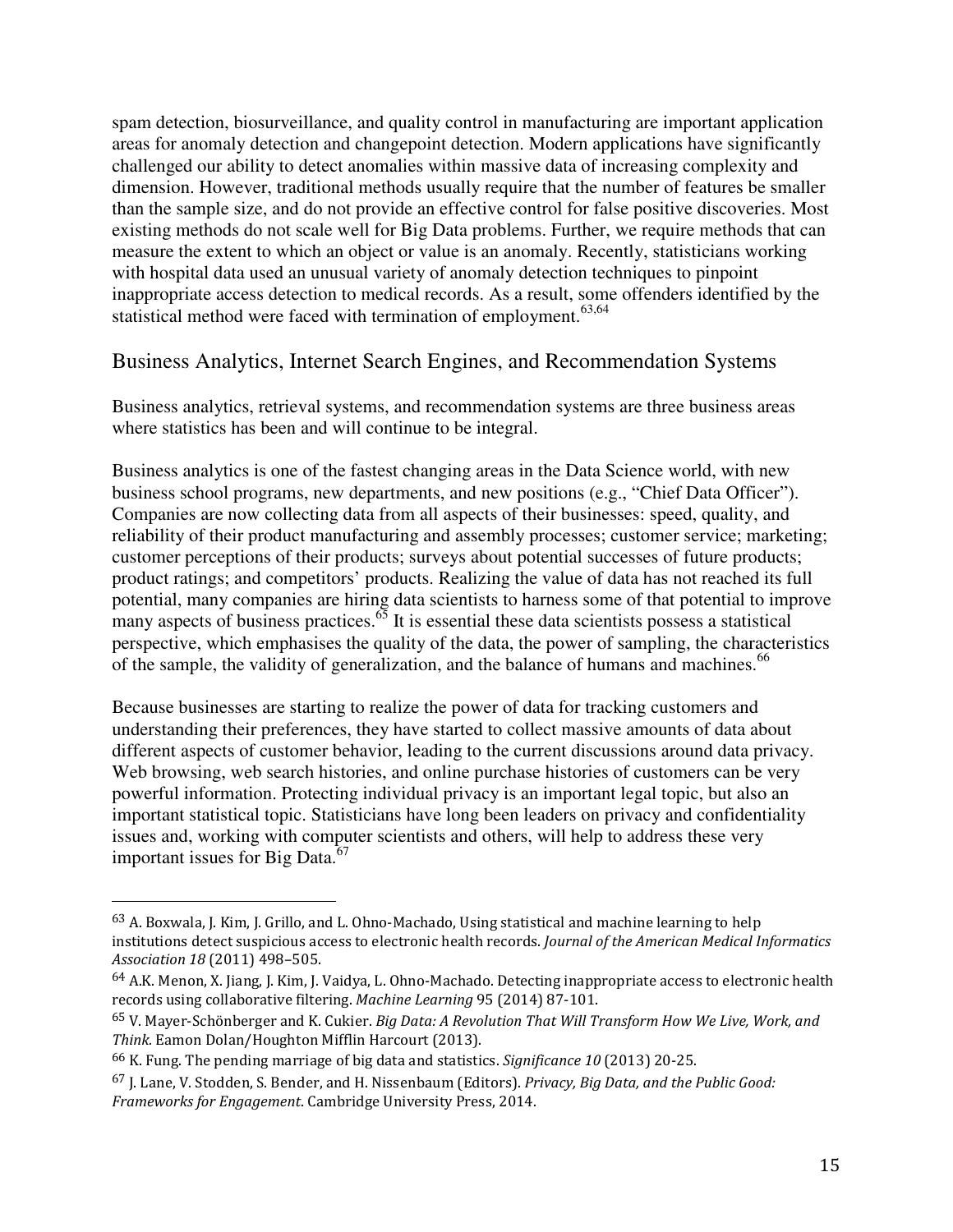For some businesses, statistics are the backbone of their products; search engine companies and internet advertising companies are two examples.

Current search engines generally tell us where to find information whereas the next generation of search engines, now starting to emerge, will do much more than that. New search engines will return information, organize it in a meaningful way, and personalize it to the user. These new search engines will have a core comprised of new statistical methodology in order to be customizable and personalized for different types of tasks. For instance a search engine customized for, say, military strategy might aim to return a full overview of information about the local area, local militants, neighboring regions, and a summary of local social media. In contrast, a search engine customized for set completion aims to return more examples similar to those given by the user (e.g., "aquamarine, sky blue" - find more like these). In that case, the search engine must determine in what contexts these examples appear (colors) and be able to find more (e.g., turquoise, robin egg blue). To be personalized to each user, a search engine must condition their queries on information that includes the user's browsing history, the browsing history of similar users, and general trends in browsing over time. Another expectation is for the search engine to deliver results instantaneously for a particular user and query. Simple statistical models that have the right modeling assumptions will allow us to scale up to the point where enormous calculations can be done in parallel and instantly. For instance, for the set completion problem mentioned earlier, there is a simple statistical technique that scales extremely well.<sup>68,69</sup>

Recommendation systems will undoubtedly grow in importance and extend to an even wider swath of application areas as the amount of data grows. The goal is to generate ever more accurate recommendations, made all the more challenging by the increasing amount of data and its expanding heterogeneity, including a diverse user population that changes rapidly over time. For advertisers, their goal is to present advertisements that use so many relevant characteristics of the user that the user might actually want to receive almost every ad. Or, for health-related outcomes as discussed above, the goal would be that each patient has an individualized risk or recovery recommendation created from data about other patients. Using heterogeneous data sources like videos and images, search engine companies will be able to use the latest technologies in machine vision and speech recognition to allow searches that retrieve the right information rapidly and accurately.

*Tradeoffs between speed and accuracy* are important towards the practical building of recommender systems and to large scale statistical modeling in general, and broadly to decisionmaking problems in business analytics. Recent work at the intersection of statistics and computer science has focused on the idea of tradeoffs, where prediction quality, statistical estimation, or quality of inference trades off with computation time. Taking this one step further, prediction/inference quality should also trade off with other important characteristics of modeling including the interpretability of solutions, computational memory, and the ability to

<sup>&</sup>lt;sup>68</sup> Z. Ghahramani and K.A. Heller. Bayesian Sets. *Proceedings of Advances in Neural Information Processing* Systems (2005).

<sup>69</sup> B. Letham, C. Rudin and K.A. Heller. Growing a List. Data Mining and Knowledge Discovery 27 (2013) 372- 395.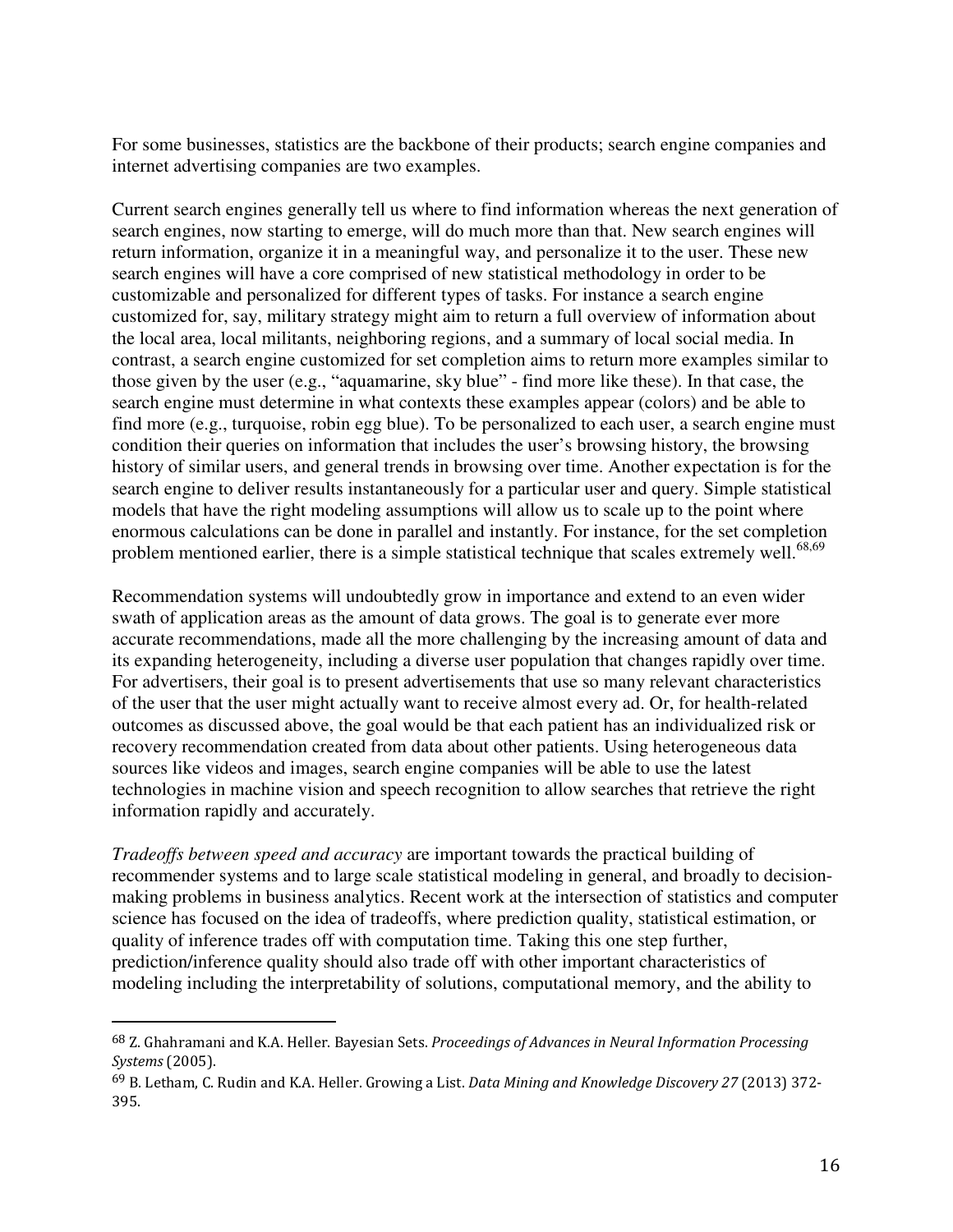make decisions. Formalizations of these types of ideas would help us discover these tradeoffs explicitly. We are now resource-limited in several possible ways (computation, memory, interpretability, etc.) and these need to be taken into account in domain-specific ways.

This will require redefining what optimization means in statistical modeling because there are now multiple practical problems to consider. A method that is asymptotically optimal but in practice runs out of memory or does not produce good solutions for finite data is not practical. A method that creates more interpretable solutions can be more computationally difficult. In general, methods and analysis must adapt based on the most important aspects over which to optimize, and what the resources allow. This may involve dealing with a partial ordering of estimators induced by asymptotic efficiency, computational efficiency, and memory requirements; thus requiring notions of Pareto optimality for estimators, or something similar. Collaboration between statistical and computer scientists will be essential, as trade offs often occur between statistical and computational properties.

#### Social Sciences

A fundamental and ongoing question in social science research concerns the relationship between individuals' environments and their thoughts, opinions, and actions. While there is little doubt that a person's environment matters, neither existing data nor statistical tools have been able to adequately capture these relationships. Emerging data sources mean that we now have a better picture than ever before of a person's environment. Data from social media outlets, for example, demonstrate real-time reactions of millions of individuals to both local (e.g., a friend makes a racist comment) and global (e.g., a major news story) events. Even more possibilities arise from recent work leveraging multiple forms of complementary data, such as social media or other communications data, to understand individual situations while overlaying high-resolution location data to capture characteristics of individuals' neighborhood environments. Administrative records, mentioned above, also offer opportunities to contribute to the understanding of broad changes in population composition and the nuanced dynamics of specific groups or individuals.

Leveraging new forms of data provides opportunities to take another look at some of the most fundamental questions in the social sciences. Social science has long pondered the role of an individual's social network in her/his decision making process. The notion of homophily, or the tendency for similar individuals to interact, has been observed in both close personal networks (e.g., people one would trust with sensitive information) and weaker tie association networks (day-to-day connections). For the first time we can observe on a large scale not just the current state of a community but also the formation of communities. The temporal dimension offers new opportunities to tease apart, for example, whether individuals tend to seek out others who are similar, or whether they first interact and then become more similar through mutual influence. Identifying the role of other factors (e.g., a person's physical environment or the political climate) in influencing behavior is another opportunity.

Despite great potential, substantial challenges prevent these new data sources from fully penetrating mainstream social science. Though there are some computing challenges (e.g., appropriately managing and curating data that are structurally very different from surveys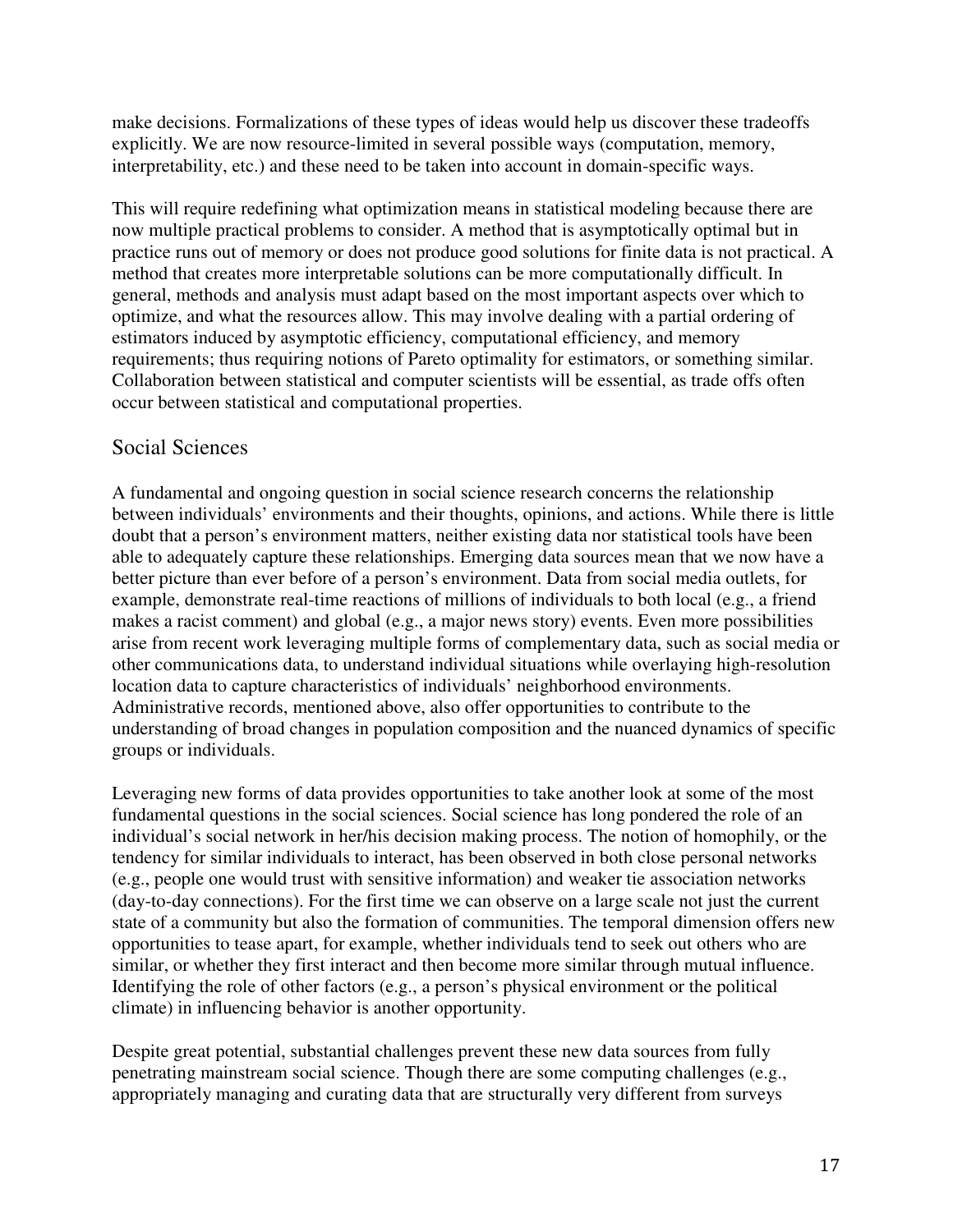commonly used by social scientists), the largest barriers are statistical. First, these new forms of data are completely unsolicited. That is, information is only available when a respondent chooses to take an action or make a statement. Respondents who choose to reveal information about, for example, their political opinions on Twitter likely differ in substantively important ways from those who do not. We must be careful to ensure that algorithms that learn from historical decisions made by humans do not also learn human biases and prejudices. Techniques from survey statistics, epidemiology, and missing data methods provide opportunities to recalibrate results or assess sensitivity, as discussed earlier in this document. Further, social network data arising through social media or other observational sources are fundamentally different from data typically used by social scientists to study networks. Typical social science work on social networks elicits the network directly by asking respondents, for example, to nominate their friends from a population of potential friends. New forms of data, however, require social scientists to infer these deeper relationships. These data instead present only continuous-time manifestations of underlying relationships (e.g., the frequency and duration of calls between two individuals). Statistical techniques are then required to extract underlying patterns in temporal and social network structure.

To illustrate the potential for statisticians to be an important part of the advances in the social sciences in the Big Data era, consider a few examples. Statistics was central to new UN population and fertility probabilistic projections obtained by combining demographic models with Bayesian methods.<sup>70,71</sup> These methods were central to producing projections released by the United Nations which influence national policies worldwide. The large scale field experiments that revolutionized political campaigns are another example where statistical methods to adjust for non-compliance were critical.<sup>72</sup> Finally, statistics was central to research deducing the behavior of individual group members, work that has subsequently been used in litigation by both sides in every U.S. state over the Voting Rights Act.<sup>73</sup>

*Network science* is an emerging interdisciplinary field that studies "network representations of physical, biological, and social phenomena leading to predictive models of these phenomena."<sup>74</sup> Statistics has been used to make key contributions to network inference and analysis (e.g., the *p*<sup>\*</sup> model and the stochastic block model) and will be central to further advances. Many currently important sources of data have a natural network structure, as exemplified by social networking sites, transportation routes, energy grids, biological systems and communication networks. There are specific challenges in working with network data, such as how to model the spread of information through a network, how to infer the structure of networks, how to sample on networks, how to analyze networks over time, and so on. Classical maximum likelihood

<sup>70</sup> A.E. Raftery, N. Li, H. Ševčíková, P. Gerland, and G.K. Heilig. Bayesian probabilistic population projections for all countries. Proceedings of the National Academy of Sciences 109 (2012) 13915–13921.

<sup>71</sup> L. Alkema, A.E. Raftery, P. Gerland, S.J. Clark, F. Pelletier, T. Buettner, G.K. Heilig. Probabilistic Projections of the Total Fertility Rate for All Countries. Demography 48 (2011)815-839.

<sup>72</sup> A.S. Gerber, D.P. Green, and C.W. Larimer. Social Pressure and Voter Turnout: Evidence from a Large-Scale Field Experiment. American Political Science Review 102 (2008) 33-48.

<sup>&</sup>lt;sup>73</sup> G. King, A Solution to the Ecological Inference Problem: Reconstructing Individual Behavior from Aggregate Data. Princeton: Princeton University Press, 1997.

<sup>74</sup> Network Science. National Research Council. Washington, DC: The National Academies Press, 2005.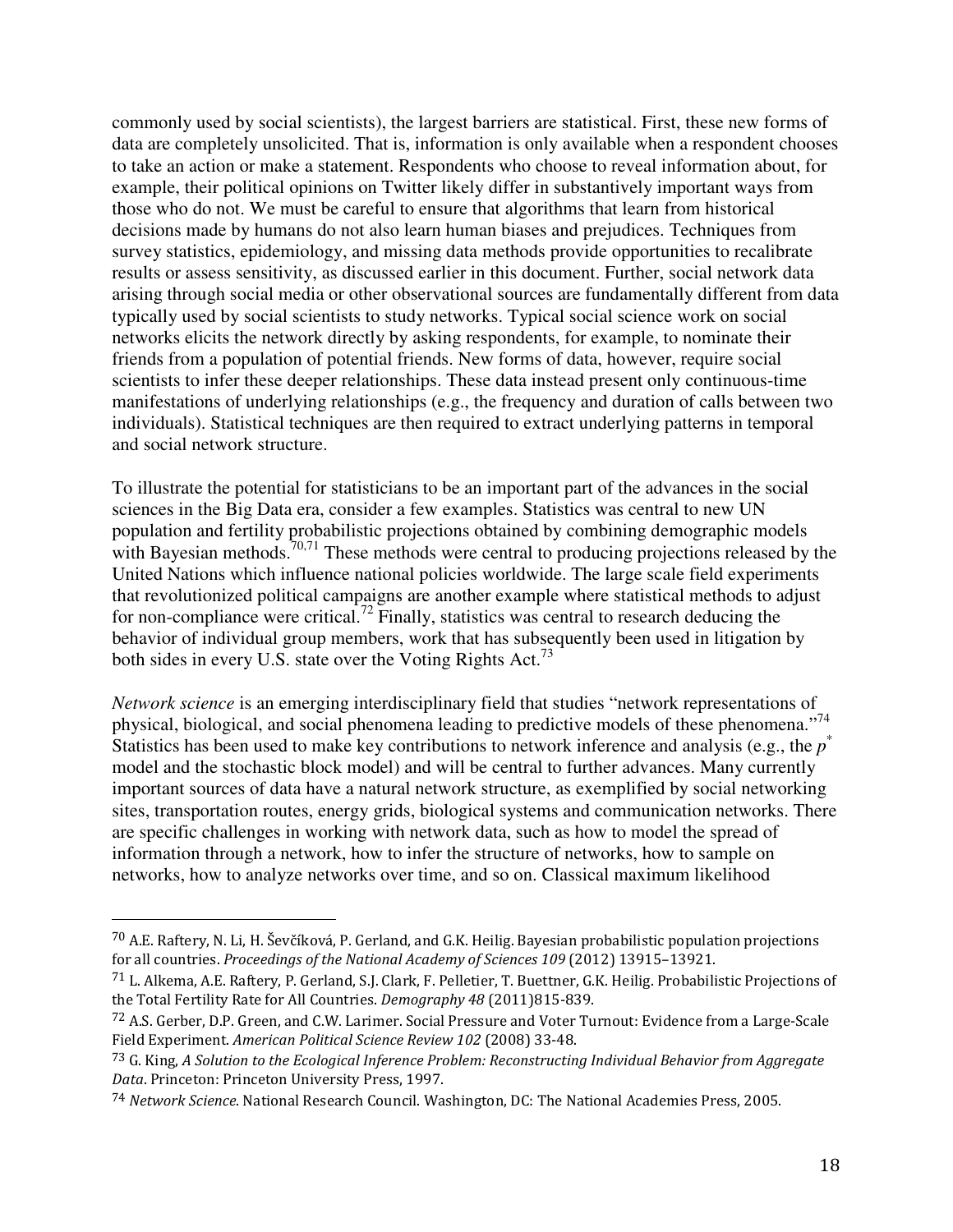estimation breaks down in these settings due to the curse of dimensionality and network dependence, requiring new estimators to be developed.

A major challenge for network analysis is to address the fact that the individual is not the causal unit, due to the underlying dependence structure of the data; people's actions are interdependent. Substantial challenges also arise from the need to present results at multiple scales. Characterizing the forces that drive a large network of blogs to become more or less polarized, for example, likely differs from describing friendship formation in a small group of individuals. Further, much network data increasingly come with unstructured covariates (e.g., text in a social media network). Differentiating, for example, an interaction on a social media site that arises from an existing relationship from one that occurs out of mutual interest remains an open but important problem in the study of network communication. Causal models from statistics and network analysis tools from computer science are currently being expanded to address some of these challenges but much more remains to be done.

*Data collection, large-scale experimental design, and crowdsourcing* are core topics of interest to many different social sciences. We now have the ability to crowdsource large amounts of survey data. Some of these data can be obtained quickly and at a relatively low cost. We may even be able to alter the survey while it is being taken in some cases. For instance, crowdsourcing has been useful for studying human visual perception, gathering relevance assessments of books and videos, affect recognition, policy adoption (e.g., for climate change), public opinion polling, and targeted marketing. The ability to rapidly obtain such large quantities of data means new challenges when designing surveys and experiments (keeping in mind that a million empirically observed pieces of data are often far less informative than a thousand wellchosen ones.)

Crowds of humans are also useful for solving problems that cannot be solved well by computers. For example, it may be difficult to find teaching assistants to grade tens of thousands of homework assignments in a massive online open course, but crowdsourcing the grading tasks among students themselves may offer a feasible solution. Crowds have been useful for many different kinds of tasks, and have made product suggestions for companies, have cast votes to express their opinions on various ideas, and have completed software testing to find bugs in code. Crowdsourcing produces data with complex bias and variance structure. For example, data provided by different people may have different quality. Some tasks are intrinsically harder than others and therefore require more people and resources to provide input. How to design a crowdsourcing project, how to evaluate and control the quality of data contributed by different people, and how to optimally allocate the available resources and integrate the data are all important questions that remain to be answered. Many of these problems are statistical in nature, requiring one to use existing principles and methods of experimental design, survey sampling, and data integration, and to develop new ones that are applicable to large-scale crowdsourcing projects.

*Innovative statistical models:* Whether we are modeling an individual's food product preferences at a grocery store in a similar way as we would model molecular interactions, or whether we model gang violence in the same way as aftershocks of an earthquake, we often tailor statistical models to the domain in order for inference to be meaningful. Models must capture domain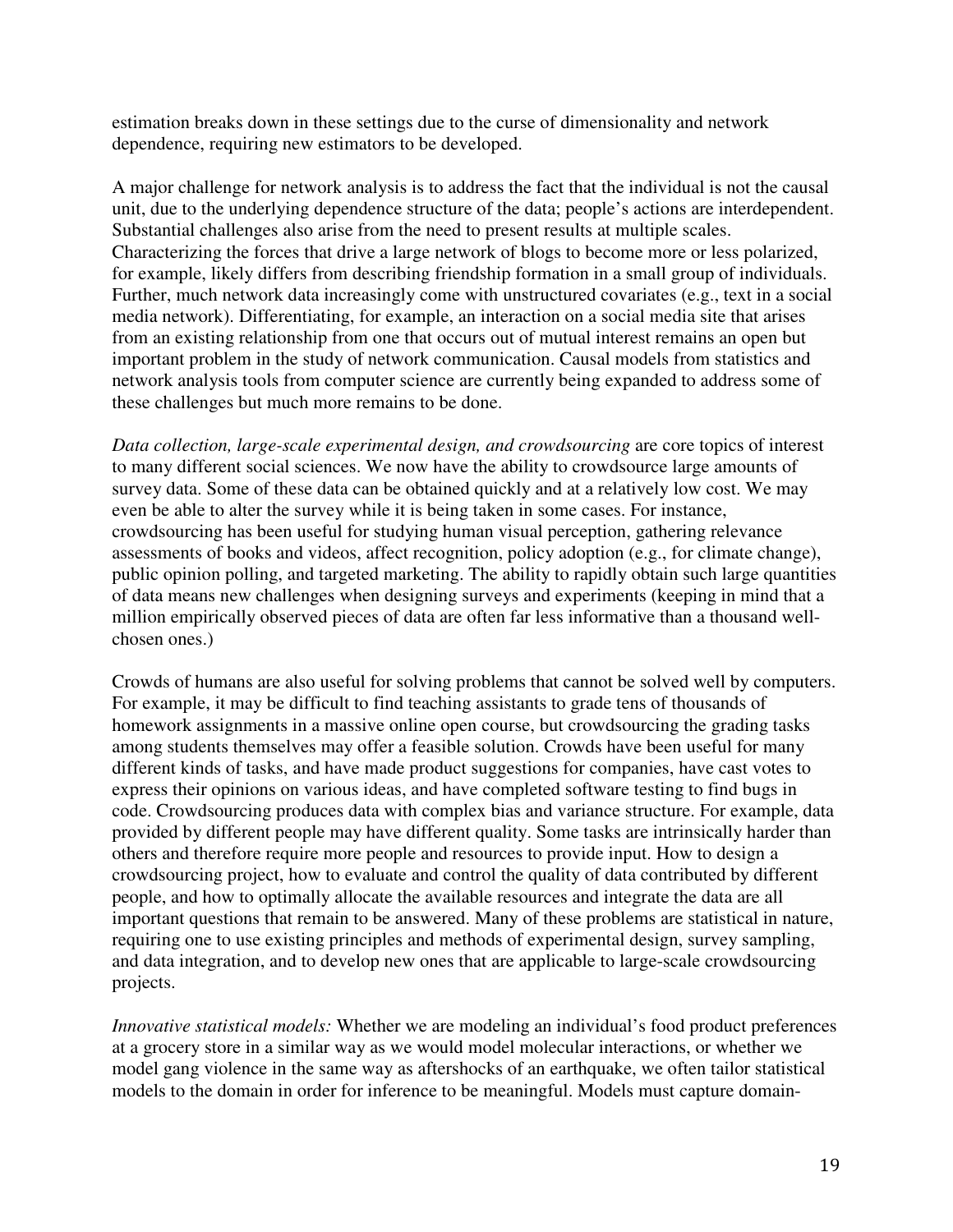specific features, and capture domain-specific constraints, such as monotonicity of certain types of effects, or preservation of certain orderings (e.g., one event always follows another in time). For instance, if a statistical model is able to produce predictions that cannot physically happen, this can harm the quality of its results, and it can undermine the believability of the model. Some areas where novel modeling is happening include: (i) Time series and point processes: social network data are all time stamped, allowing us to model their evolution through innovative time series models. In epidemiology, diseases can be modeled as a point process. (ii) Network connectivity models for understanding the structure of social, biological, and physical networks. (iii) Hierarchical clustering models that embed structure among the clusters. (iv) Dynamical systems models with uncertainty, for instance for atmospheric science (as discussed in the section below on physical sciences) or systems biology. Dynamical systems with uncertainty bring together the realms of physics, applied mathematics, and statistics. This type of approach brings domain constraints into the models through the dynamics, but allows the flexibility of fitting to data with a quantification of uncertainty.

Innovative models are also needed to approximate more complex models that cannot be fit to massive amounts of high-dimensional data. These new kinds of models should harness lowdimensional structure, exploit conditional independences, and other simple structures that enable efficient computations and inference. Innovative modeling is relevant for all of the domains listed here and beyond.

#### Physical Sciences/Geosciences

 $\overline{a}$ 

There are many data challenges and opportunities for engagement of statisticians in the physical sciences. The 2010 white paper of a NSF-sponsored workshop, "Data-Enabled Science in the Mathematical and Physical Sciences,"<sup>6</sup> provides a solid introduction of the data issues for the mathematical and physical sciences. Here we focus on the statistical perspective for two areas, astrostatistics and climate science.

Ongoing astronomical surveys such as the Sloan Digital Sky Survey (SDSS) gather measurements on millions of galaxies, quasars, stars, and other celestial objects. The Large Synoptic Survey Telescope (LSST), currently under construction in Chile, will push these counts into the billions. Despite the wealth of information, reaching the goals of precise estimates of key cosmological parameters will require the development of novel and sophisticated analysis methods. For example, the Planck satellite measured the Cosmic Microwave Background (CMB) to unprecedented precision, but translating these data into constraints on cosmological parameters required the careful implementation of Markov Chain Monte Carlo methods adapted to the complexities of the situation.<sup>75</sup> Further recent analysis of the CMB revealed the presence of gravitational waves, providing long-sought confirmation of the inflationary hypothesis regarding the formation of the Universe. Such a discovery was only possible after the use of statistical methods that adjust for contamination and other observational limitations.<sup>76</sup> This is

<sup>75</sup> The Planck Collaboration, et al. Planck 2013 Results. XVI. Cosmological Parameters. To appear in Astronomy and Astrophysics, (2014).

<sup>76</sup> The BICEP2 Collaboration. Detection of B-Mode Polarization at Degree Angular Scales by BICEP2. Physical Review Letters, (2014).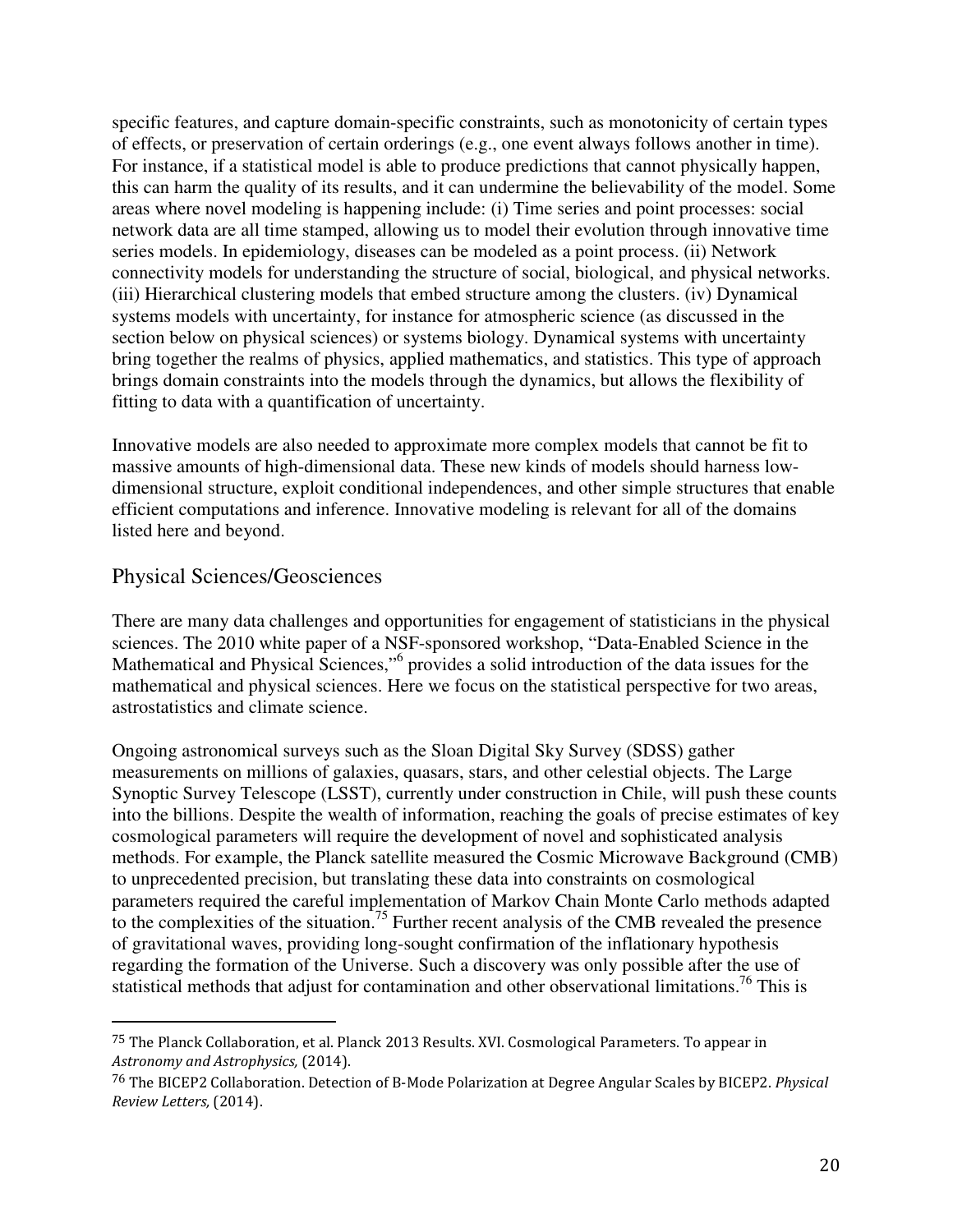typical of astronomical data sources: they are noisy and high-dimensional; other examples include thousand-dimensional emission spectra, blurry images, and irregularly-spaced time series. Finding low-dimensional structure in these massive data collections is of particular importance, as this structure can be related to important object-specific properties. These properties must then be used to estimate a population-level summary statistic, with an objective of not discarding useful scientific information while adjusting for the biases that result from our Earth-centered observations. Finally, the relationships between the cosmological parameters of interest and these summaries are complex and in some cases the only sufficiently accurate picture of the likelihood function comes from computationally expensive simulation models.

Similarly, statisticians have much to contribute in climate science and meteorology. Statisticians have long used data to develop scientific knowledge, convey uncertainty, and inform decision and policy makers. Achieving these goals in the context of predicting weather and understanding climate and the impacts of climate change requires enhanced collaborations among statisticians and scientists from diverse disciplines, ranging from the climate and environmental sciences to agriculture, biology, economics, sociology, and human health and wellness. The most fundamental challenges faced by climate scientists involve making predictions regarding future behavior of aspects of the climate system, and attaching useful measures of uncertainty to those predictions. Examples include forecasts for the number of hurricanes in the Atlantic during the upcoming season and longer-range forecasts for the global average temperature decades into the future. As was the case in astrophysics, the complexity of the systems under study requires the use of simulation models to gain insight into their natural trends and variability. Two further challenges where statisticians could be very helpful are in combining information from different models (the multi-model ensemble problem), particularly when the models give conflicting results, and in incorporating observational data into the climate models (data assimilation).

Numerical models for complex phenomena such as the climate system rely on uncertain inputs and other quantities. The development of these quantities is increasingly reliant on the extraction of information from massive data sets. Though these computer models are usually based on wellestablished science, they do involve approximations and are subject to a variety of uncertainties such as model errors, numerical errors, etc. Assessment of the value of these models requires special attention in that their outputs are massive data sets and the data used to judge and correct them is contained in massive data sets. The goal of understanding, assessing, and modeling the effects of uncertainties in input data and models in large scale problems is now known as uncertainty quantification. As suggested by a new collaborative initiative<sup>77</sup> between the Society for Industrial and Applied Mathematics and the American Statistical Association, this area is recognized as critical for applications and ripe for new growth.

Climate scientists also work with historical records, but face significant challenges in the analysis of this information as rich, reliable data are often only available for the past halfcentury. The available observations, combined with the output of simulation models, yields a collection of massive and diverse sources of information, linking numerous processes in a variety of spatial-temporal scales. In the context of weather forecasting, the needs for data analyses and their rapid assimilation into forecast models are spawning new challenges to statistical modeling.

<sup>77</sup> SIAM/ASA Journal on Uncertainty Quantification, https://www.siam.org/journals/juq.php.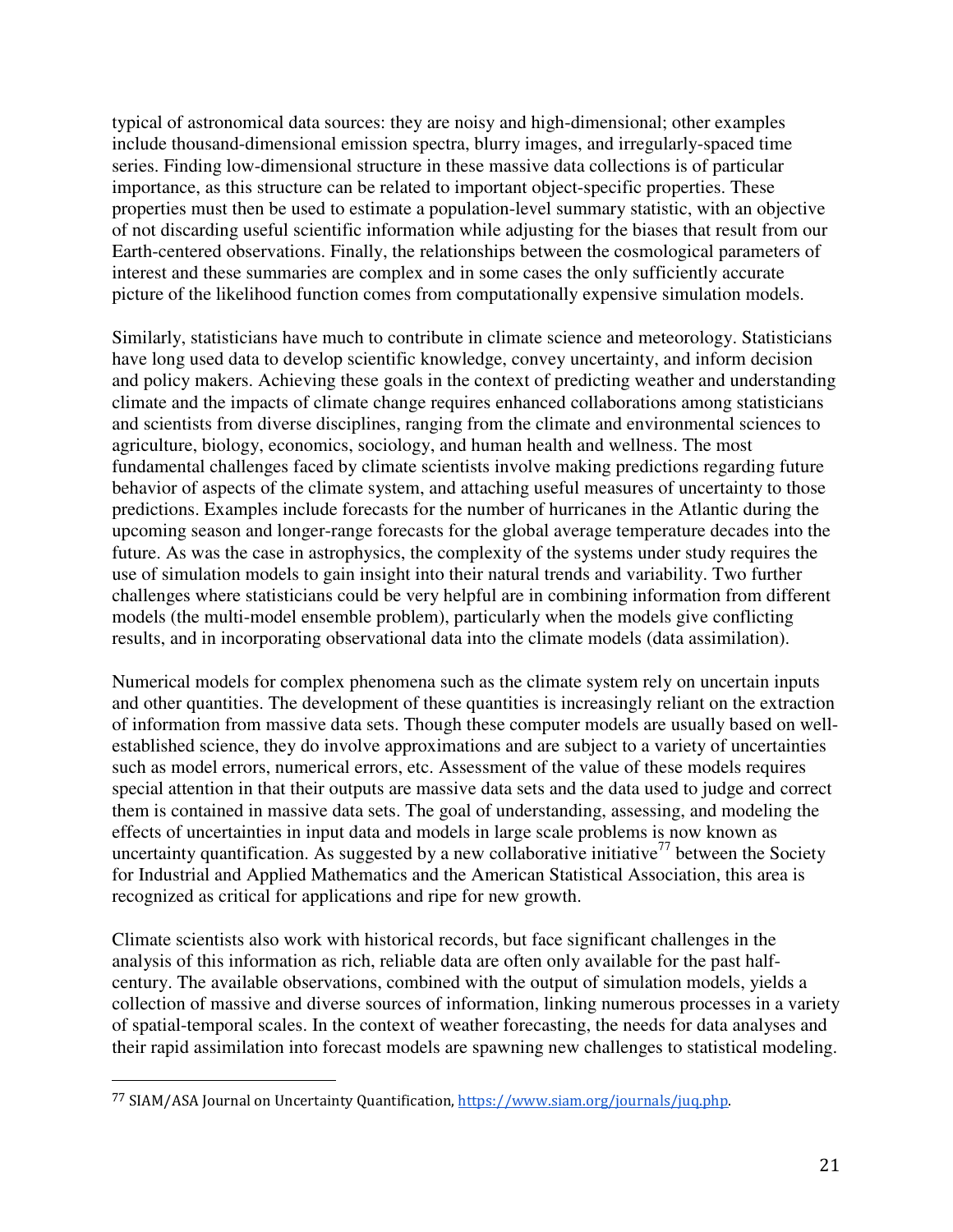In the context of climate, massive data sets collected by NASA and other providers are to be merged with climate system models, namely large-scale computer models that also produce massive data sets. All of these problems require solutions that quantify and manage the uncertainties in our data and our science, reinforcing the importance of engaging statisticians.

The construction of data sets that combine observations over large spatial and temporal scales, such as temperature averages over large grid boxes or the full globe, is another challenge. Single data sets may contain jumps due to instrument changes or spurious trends due to heat island effects. Statistical methods are needed to identify and remove these effects. The spatial distribution of meteorological stations is very far from uniform, and simple averaging over all stations may not be adequate to capture large-scale spatial variability. Recently, it has been suggested that the widely reported leveling off of global warming after 1998 may be an artifact of the sampling network, which would be corrected with more sophisticated methods based on spatial statistics.

To illustrate the promise of further engagement of statisticians with Big Data challenges in climate science, we provide a few examples of contributions from statisticians. Statisticians have developed treatment for uncertainty in paleoclimate reconstructions that were pivotal to establishing that temperature increases over recent decades are rapidly overwhelming previous maxima.<sup>78</sup> Statisticians have also made important contributions to the North American Regional Climate Change Assessment Program,<sup>79</sup> an international program that produces high resolution climate change simulations in order to investigate uncertainties in regional scale projections of future climate and generate climate change scenarios for use in impacts research. Statistical work was also critical to the development of the PRISM data product, the standard for monthly U.S. surface temperature and rainfall.<sup>80</sup> For more on further opportunities in climate science, see the parallel white paper from the ASA Advisory Committee on Climate Change Policy, "Statistical Science: Contributions to the Administration's Research Priority on Climate Change."<sup>81</sup>

Astrophysics data, climate change data, and meteorological data are so enormous that they cannot be handled in traditional ways. In what follows we discuss two topics related to statistical modeling on the massive scale: optimization and estimation.

*Optimization* for statistical modeling techniques or machine learning algorithms generally becomes more difficult as the size of the data set increases. Handling huge amounts of data using new platforms (e.g., cloud databases) is addressed elsewhere and here we will briefly mention some challenges related to statistics:

<sup>78</sup> B. Li., W.D. Nychka, and C.M. Ammann. The "Hockey Stick" and the 1990s: A statistical perspective on reconstructing hemispheric temperatures, Tellus 59 (2007) 591-598.

<sup>79</sup> L.O. Mearns, R. Arritt, S. Biner, M.S. Bukovsky, S. McGinnis, S. Sain, D. Caya, J.Correia, D. Flory, W. Gutowski, E.S. Takle, R. Jones, R. Leung, W. Moufouma-Okia, L. McDaniel, A.M.B. Nunes, Y. Qian, J. Roads, L. Sloan, and M. Snyder. The North American Regional Climate Change Assessment Program: Overview of Phase I Results. Bulletin of the American Meteorological Society 93 (2012) 1337-1362.

<sup>80</sup> C. Johns, D. Nychka, T. Kittel, and C. Daly. "Infilling Sparse Records of Precipitation Fields." Journal of the American Statistical Association 98 (2003) 796–806.

<sup>81</sup> "Statistical Science: Contributions to the Administration's Research Priority on Climate Change," April 2014, http://www.amstat.org/policy/pdfs/ClimateStatisticsApril2014.pdf.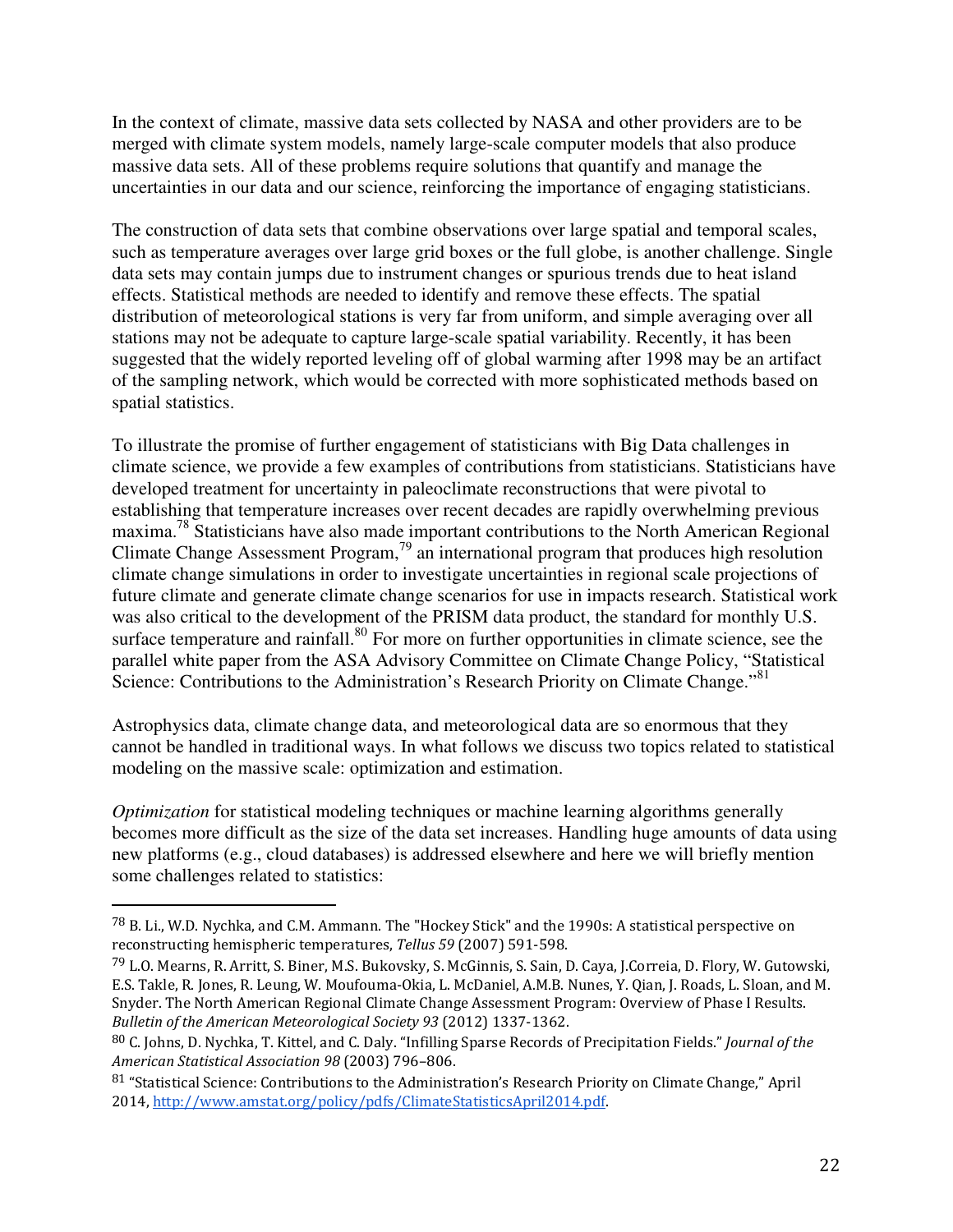1. Scaling up basic statistical modeling techniques, such as logistic regression, is extremely important. For instance, there has been work done on logistic regression in distributed environments and on parallel architectures. There has also been work on distributed versions of the bootstrap and related resampling methods for assessing the quality of statistical estimators.

2. Optimization should be taken into account within the design of a statistical model as discussed earlier in the context of speed and accuracy trade offs. One approach here is to take advantage of independence assumptions between variables, or of natural convex approximations, to enable inference on larger scales. A classic example of this is the Naive Bayes algorithm, which makes strong independence assumptions that reduce optimization to simple counting. Greedy approximations (e.g., decision tree algorithms) can also be extremely useful in practice. The machine learning community has been pursuing online learning approaches, subsampling methods, and algorithms designed to handle larger data sets more efficiently than they handle smaller ones. They sometimes use submodular functions over subsets, which are easier to optimize than arbitrary functions over subsets. The statistics community has been pursuing convex approximations to hard problems (e.g., the lasso for producing sparse models), and bootstrapping approaches.

3. Hard problems for small to moderately sized datasets should also be addressed. There are some problems that are intrinsically hard (non-convex, non-smooth), and for which no known reasonable approximation algorithm exists. Decision tree algorithms are an example of this—they solve hard problems using greedy methods. Problems of moderately-sized data become Big Data problems when they are significantly complex. For instance, sometimes we are required to create millions of variables in order to solve a problem with a much smaller data set (e.g., discrete optimization problems). In the era of Big Data we should not neglect these important problems. For instance, how would one compute an optimal decision tree in a reasonable amount of time (within hours)? Could an approximation other than a greedy approximation be useful? There are many other relevant questions in this category that have been overlooked by the machine learning community for years; that community has almost exclusively favored methods that are extremely computationally efficient on large data sets, at the expense of other aspects of modeling.

*Markov Chain Monte Carlo (MCMC) techniques for Bayesian analysis* must be extended to handle learning in large-scale data sets. These methods incorporate prior information while characterizing uncertainty in a principled manner. MCMC remains the gold standard but tends to scale poorly, particularly as the number of variables increases. There has been a recent focus on MCMC algorithms that can be implemented in a distributed manner where data are split into "shards" that are stored on different computers. For instance, the consensus Monte Carlo algorithm simply runs MCMC in a parallel manner for each data set, and then averages draws from each subset. (When subset posteriors are approximately Gaussian, this has some justification but otherwise substantial errors may arise.)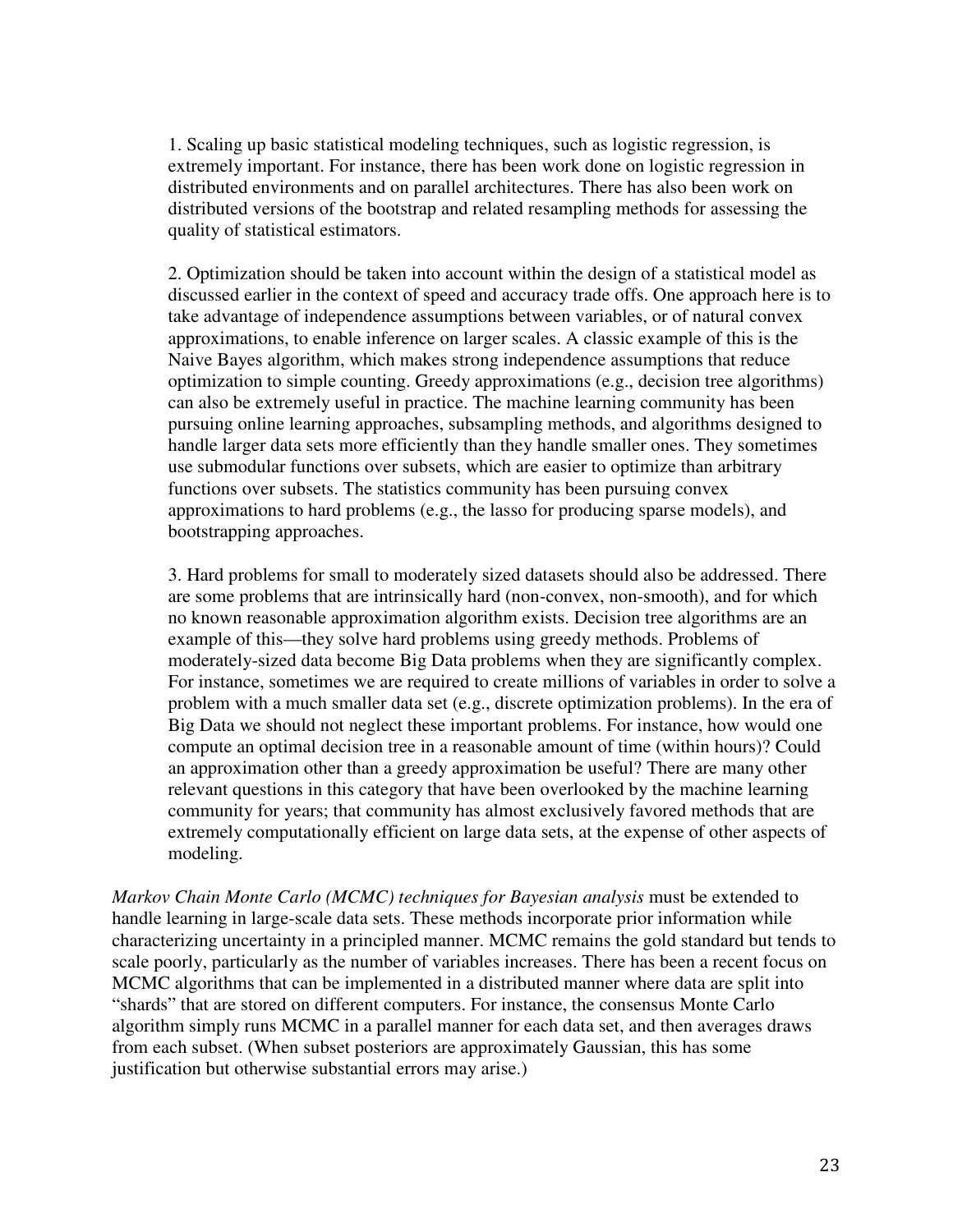In many modern scientific applications ranging from neuroimaging to genomics, the sample size is small to moderate but the number of variables measured on each study subject is massive. There is a critical need for developing divide-and-conquer methods for scaling MCMC using massive computing clusters to distribute the computational burden arising from a massive numbers of parameters. These types of methods currently become less practical as the variables depend on each other more heavily.

#### Multidisciplinary Teams and Next Generation Statisticians

The importance of multidisciplinary teams is a theme throughout this document and, in this section, we expand on it and also discuss the great need to attract, train, and retain the next generation of statisticians to contribute to the research challenges outlined here.

Increasingly over the years, the National Science Foundation and other federal agencies have recognized the key role that multidisciplinary work will play in handling problems of importance to our society. Multidisciplinary teams—with each discipline having much to learn from other disciplines—will ensure the best science is brought to bear, help to avoid reinvention of existing techniques from the contributing data science disciplines, and spur development of new theories and approaches.

The history of statistics shows how statisticians have engaged in interdisciplinary research, and how that engagement advanced domain sciences, informed policy, and provided new insights. For example, John Graunt, who invented many of our modern descriptive statistics and the study of populations, was studying the plague in England, and Siméon Denis Poisson developed his eponymous distribution in his studies of wrongful convictions. R.A. Fisher, who spent a portion of his career at a leading agricultural research center and later became a professor of genetics at Cambridge, is another excellent example of someone making fundamental contributions to statistics while primarily working in another field. His work inspired the modern versions of the p-value, analysis of variance, and maximum likelihood inference. Survival analysis, regression, and many other areas of statistics are other examples of statistical advances arising from domainspecific problems.

Today, statisticians continue to contribute expertise to a growing range of scientific and social problems. Their training and experience in collaborative research make them the natural leaders of interdisciplinary teams. As discussed throughout this paper, however, the Big Data era is marked by an ever-growing class of truly important and hard interdisciplinary problems where more engagement would be widely productive.<sup>82</sup>

Despite the laudable federal efforts to encourage multidisciplinary research, more should be done to have researchers of various disciplines working on issues so important to our country and society to achieve better science more quickly. Implicit in the recommendation for more ambitious efforts to encourage multidisciplinary teams is the need for statisticians doing interdisciplinary work to be acknowledged and supported. There should be incentives for

<sup>82</sup> See for instance, S.H. Jain, M. Rosenblatt, J. Duke. Is Big Data the New Frontier for Academic-Industry Collaboration? JAMA 311 (2014) 2171-2172.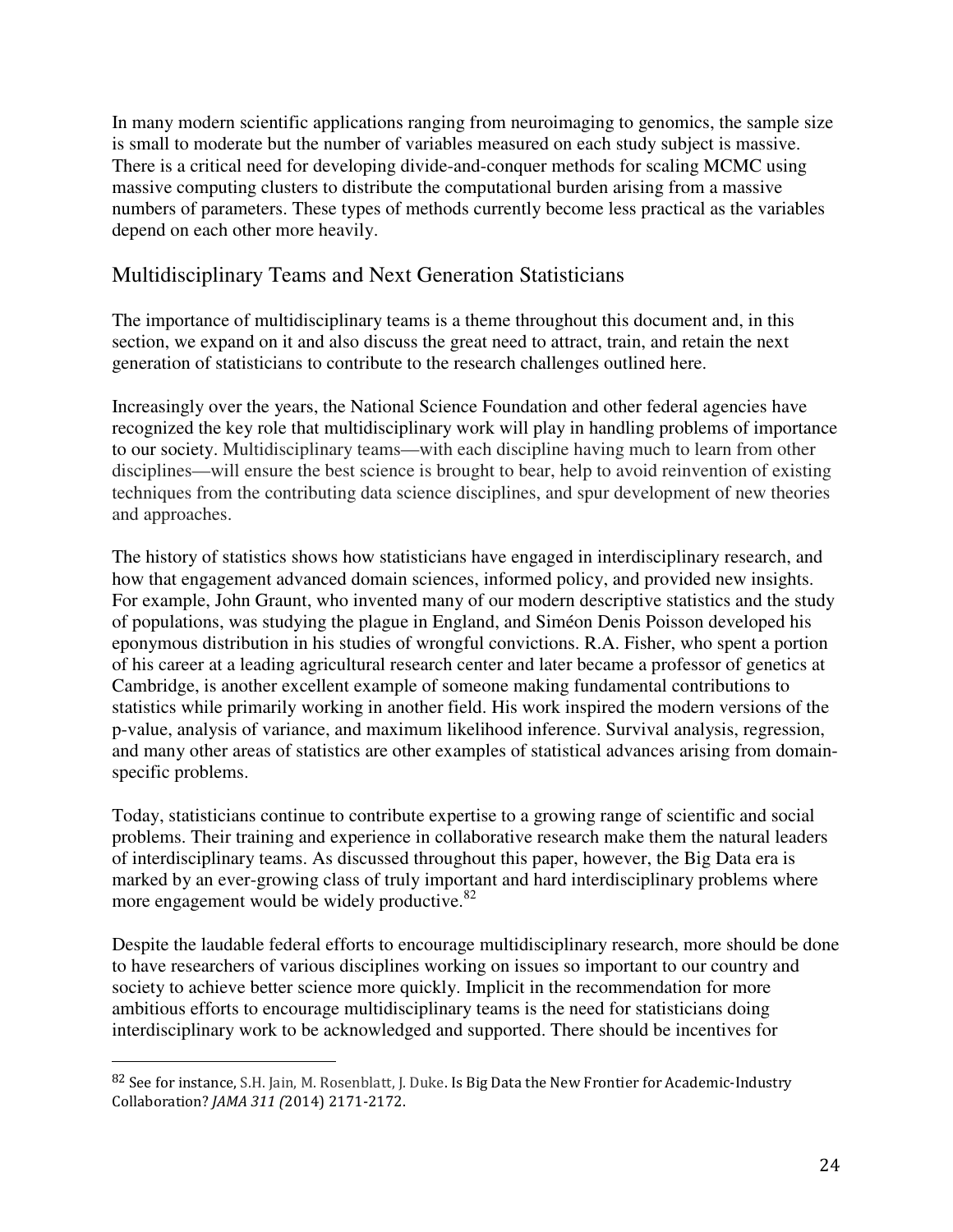statisticians doing such research, where more emphasis is placed on the impacts in domain science research or on societal challenges rather than only theoretical or methodological advances. Having NSF recognition of the value of such interdisciplinary research—through funding for problems centered around Big Data or discovery from data—would help promote such work more broadly. In faculty evaluation and promotion considerations, universities should recognize statistical contributions to research advances in other disciplines (e.g., joint publications, contributions to grants on which they are not the principal investigator, publications in domain-specific journals). Impactful work based on statistical discoveries from data, without necessarily advancing statistical methods or theory, should have recognized and appreciated publishing venues.

The demand for data scientists—many of whom will be statisticians and all of whom will require significant knowledge of statistics—is booming. While steadily growing (doubling from 2003 to 2012), the number of PhDs in statistics and biostatistics granted in the U.S. annually has only just surpassed 500.83 In the work of OSTP, NSF, and other federal agencies to address STEM workforce issues, we strongly encourage attention to attracting and retaining the next generation of statisticians, especially those who can work seamlessly across disciplines. The statisticians engaged in interdisciplinary research involving Big Data will need to be computationally savvy, possessing expertise in statistical principles and an understanding of algorithmic complexity, computational cost, basic computer architecture, and the basics of both software engineering principles and handling/management of large-scale data. Just as critical—for both the training and recruitment—as the computational skills are interpersonal skills for the next generation of statisticians to be effective communicators, leaders, and team members.

#### Conclusion

In this paper, we have described many Big Data challenges at the interface of statistics and computer science, highlighting those where statistical thinking is required and multidisciplinary teams involving statisticians important. Statistical thinking fuels the cross-fertilization of ideas between scientific fields (biological, physical, and social sciences), industry, and government. Throughout, we have made the case that further engagement of statisticians and cutting-edge statistics (as one of the core data science disciplines) will help advance the aims of the Administration's Big Data Initiative. We have also emphasized the need to attract and train the next generation of statisticians.

#### *Reviewers*

 $\overline{a}$ 

The following have reviewed this document and agreed to have their names listed. We especially thank those who provided constructive comments resulting in a stronger document. Affiliations are for identification purposes only and do not imply endorsement of this document.

Genevera Allen, Rice University David Banks, Duke University Mohsen Bayati, Stanford University

<sup>83</sup> http://magazine.amstat.org/blog/2013/10/01/undergrad-women/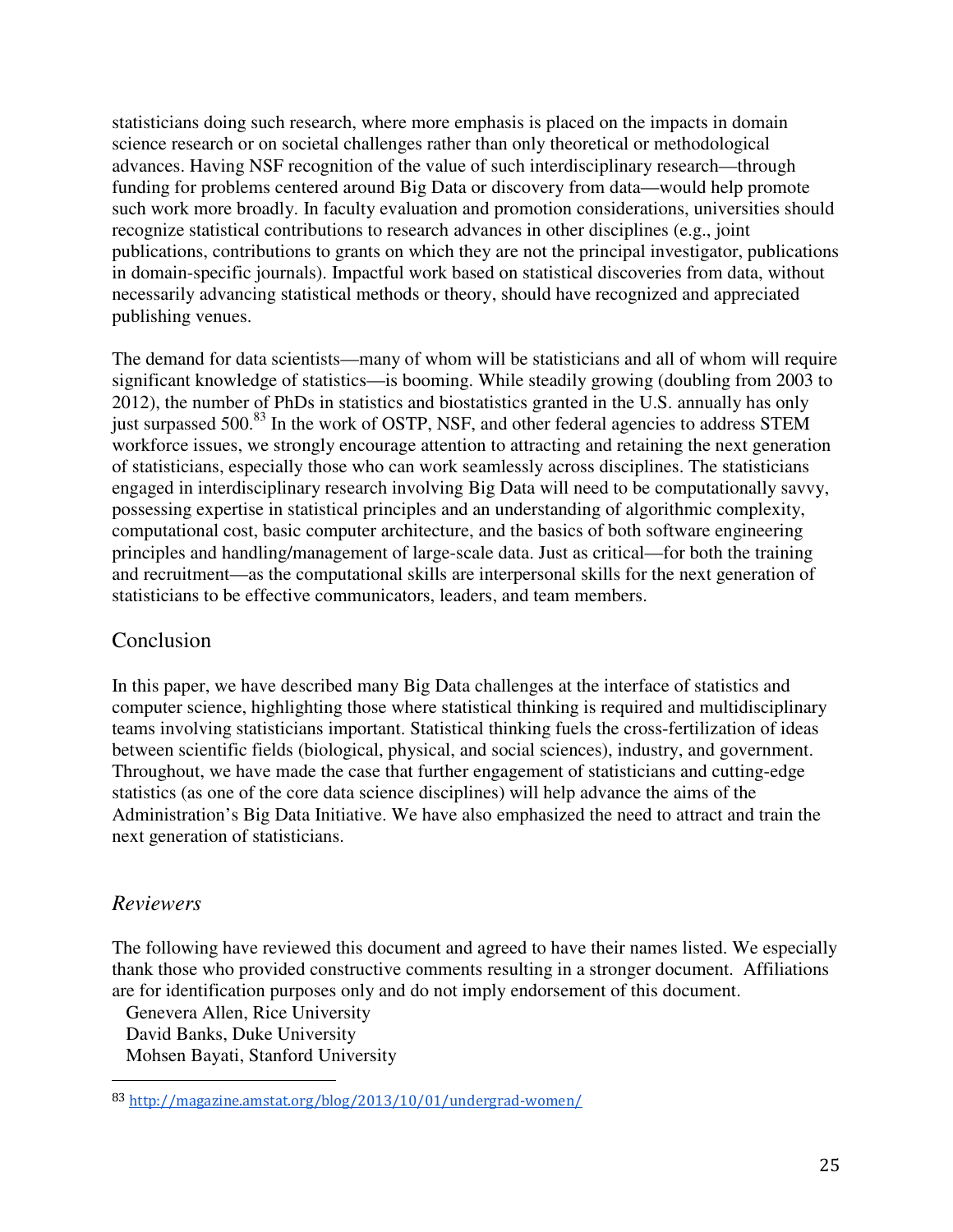Kristin Bennett, Rensselaer Polytechnic Institute James Berger, Duke University Jacob Bien, Cornell University Carla E. Brodley, Northeastern University Brian Caffo, Johns Hopkins University Sou-Cheng Choi, University of Chicago Chun-An Chou, Binghamton University - SUNY Marie Davidian, North Carolina State University Richard D. De Veaux, Williams College Finale Doshi, MIT Jianqing Fan, Princeton University Emily Fox, University of Washington Andrew Gelman, Columbia University Robert Gentleman, Genentech Joydeep Ghosh, University of Texas, Austin Lauren Hannah, Columbia University David Higdon, Los Alamos National Laboratory Peter Hoff, University of Washington David Jensen, University of Massachusetts, Amherst Michael Jordan, University of California, Berkeley Sallie Keller, Virginia Tech Gary King, Harvard University Vipin Kumar, University of Minnesota Diego Kuonen, Statoo Consulting Edward Lazowska, University of Washington Andrew W. Lo, MIT Charles E. Loeffler, University of Pennsylvania Thomas Lumley, University of Auckland David Madigan, Columbia University Norman Matloff, University of California, Davis Max Miller, University of Maryland University College Katherine Pollard, University of California, San Francisco Foster Provost, New York University Arnon Rosenthal, The MITRE Corporation Robert Rudin, Rand Corporation Suchi Saria, Johns Hopkins University Galit Shmueli, Indian School of Business Ben Shneiderman, University of Maryland Richard L. Smith, Statistical and Applied Mathematical Sciences Institute Terry Speed, Walter and Eliza Hall Institute of Medical Research Hal S. Stern, University of California, Irvine Robert S. Thomas, Ford Motor Company Robert Tibshirani, Stanford University Roy E. Welsch, MIT Christopher Winship, Harvard University Wing H. Wong, Stanford University